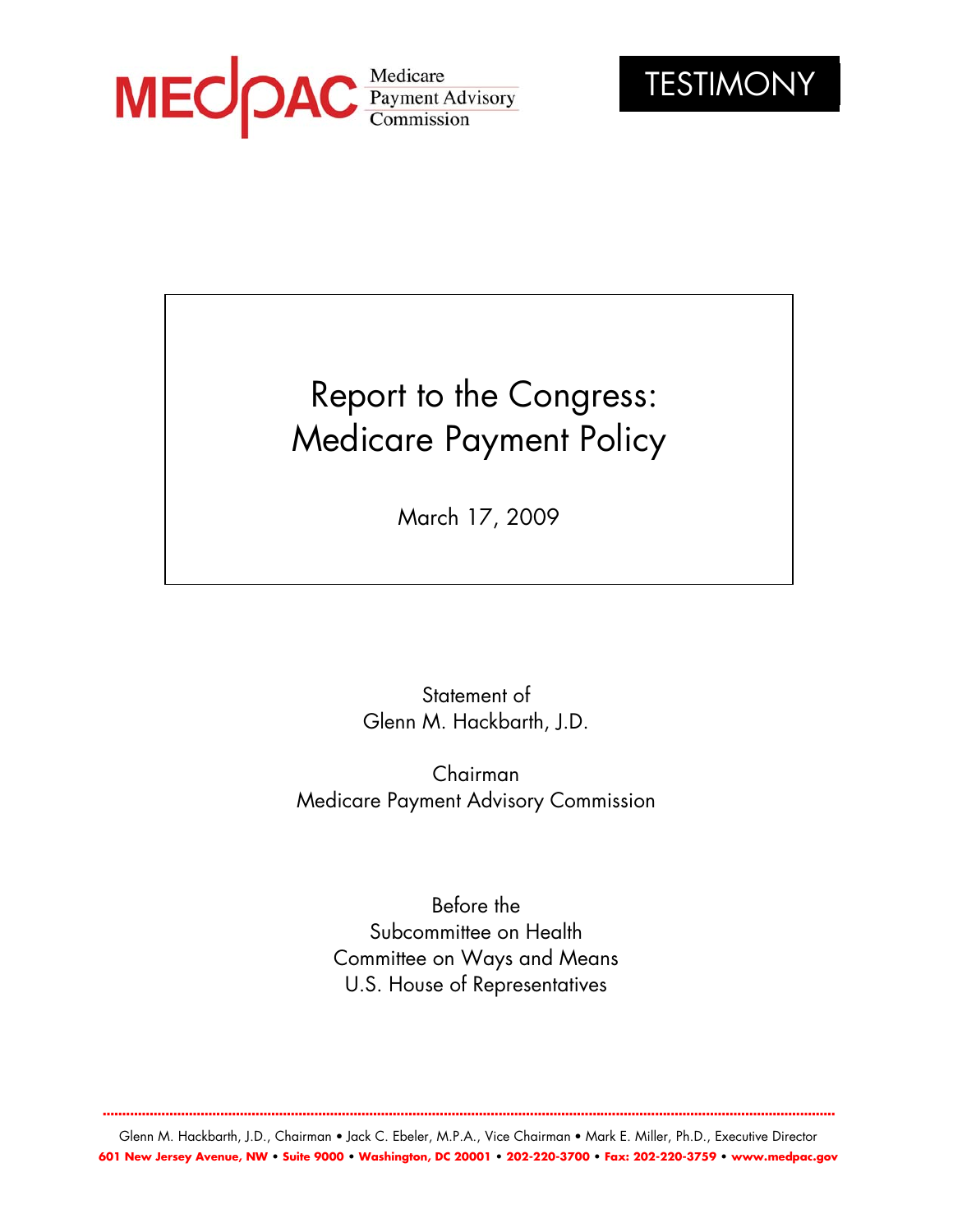Chairman Stark, Ranking Member Herger, distinguished Subcommittee members. I am Glenn Hackbarth, chairman of the Medicare Payment Advisory Commission (MedPAC). I appreciate the opportunity to be here with you this morning to discuss MedPAC's March Report to the Congress and our recommendations on Medicare payment policy.

As required by the Congress, each March the Medicare Payment Advisory Commission reviews and makes recommendations for Medicare fee-for-service (FFS) payment systems and the Medicare Advantage (MA) program. In our March report, we:

- Consider the context of the Medicare program in terms of its spending and the federal budget and national GDP.
- Consider Medicare FFS payment policy in 2010 for: inpatient and outpatient hospitals, physicians, ambulatory surgical centers, outpatient dialysis facilities, skilled nursing facilities, home health agencies, inpatient rehabilitation facilities, and long-term care hospitals.
- Review the status of the MA plans beneficiaries can join as an alternative to traditional FFS Medicare and our MA recommendations.
- Review the status of the plans that provide prescription drug coverage.
- Make recommendations on public reporting of financial relationships among pharmaceutical and device manufacturers, physicians, and health care organizations.
- Make recommendations on reforming Medicare's hospice payment system.

MedPAC's report offers a set of recommendations for Medicare payments that balance the need to assure beneficiaries' access to care with the need to spend the dollars wisely. These recommendations are driven in part by the Commission's and other researchers' conclusions that providers' costs are not immutable, but instead are influenced by how providers are paid. The recommendations contained in the report exert fiscal pressure—in the form of limited Medicare updates—to help constrain costs both in the short and long run. The recommended actions are one part of a broader array of recommendations aimed at more fundamentally reforming Medicare's delivery system, most recently discussed in our June 2008 report, including ideas for example to reward better coordination of care and efficiency over time and invest in information about comparative effectiveness.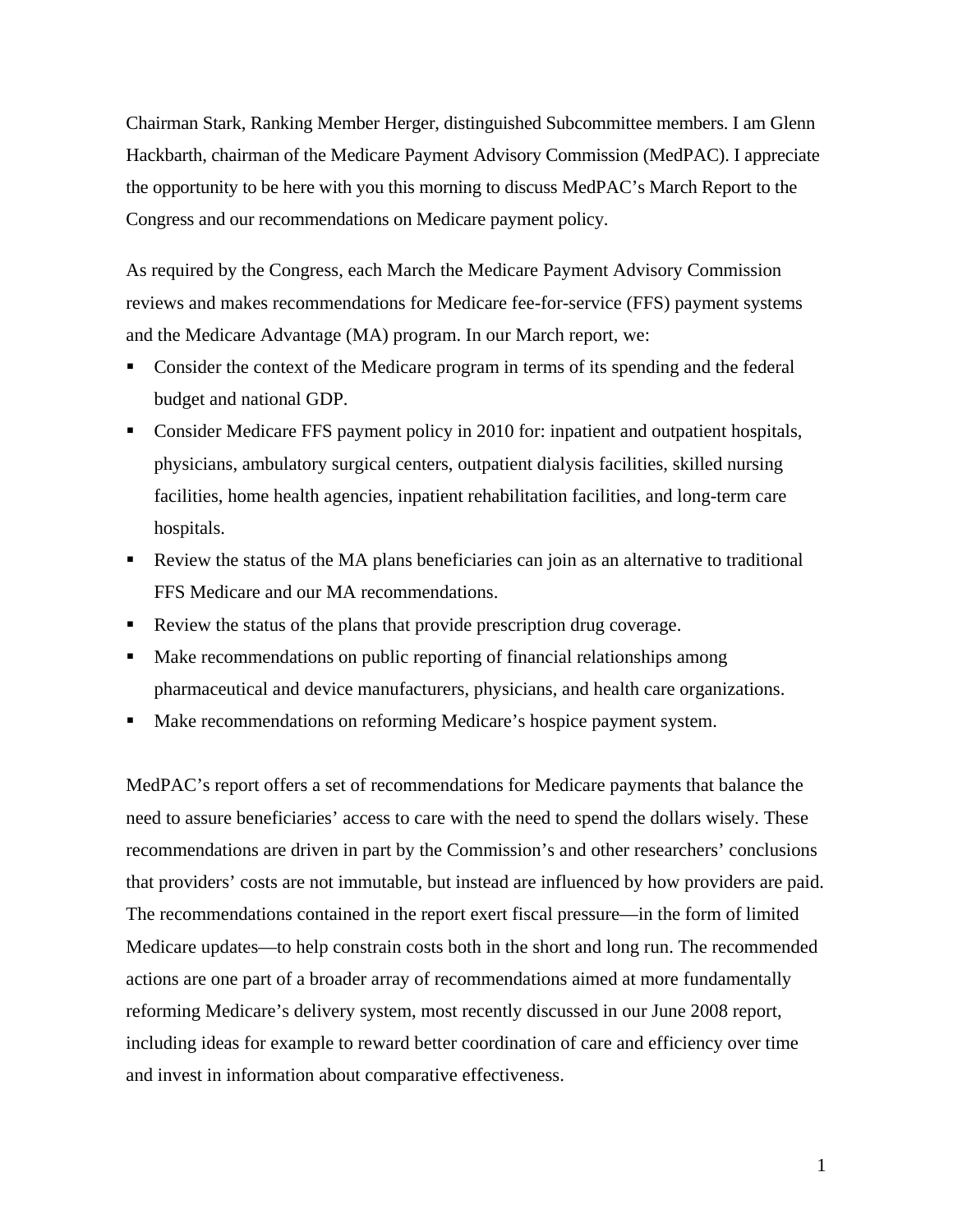## **Context for Medicare payment policy**

Medicare and other purchasers of health care in our nation face enormous challenges. Health care costs are increasing for individuals and private and public payers, while quality frequently falls short of patients' needs. The Commission has recommended a number of measures to increase the accountability of providers and the value of care, such as pay for performance, measuring resource use, penalizing high readmission rates, and research comparing the effectiveness of medical treatments. The marked variation in both service use and quality of care across the nation, suggest that opportunities exist for reducing spending while improving quality for beneficiaries.

Health care spending—including Medicare spending—has been growing much faster than the economy. The growth in national income, the availability of newer medical technologies, and the cost-increasing effects of health insurance are thought to account for much of this long-term growth, and some of those forces will likely push future spending even higher. Medicare will have the additional challenge of higher enrollment associated with retiring baby boomers. Technological and demographic factors notwithstanding, the current structure and functioning of our health care system that encourages service volume rather than quality and coordination also contributes to the significant expenditure levels. Medicare payment policy is an important tool for encouraging greater efficiency and effectiveness in the delivery of care.

The Medicare trustees and others warn of a serious mismatch between the benefits and payments the program currently provides and the financial resources available for the future. If Medicare benefits and payment systems remain as they are today, the Medicare trustees note that over time the program will require major new sources of financing for Part A and will automatically require increasing shares of general tax revenues for Part B and Part D. The trustees project that dedicated payroll taxes will make up a smaller share of Medicare's total revenue and that a large deficit between spending for Part A (HI) and revenue from dedicated payroll taxes will develop (Figure 1).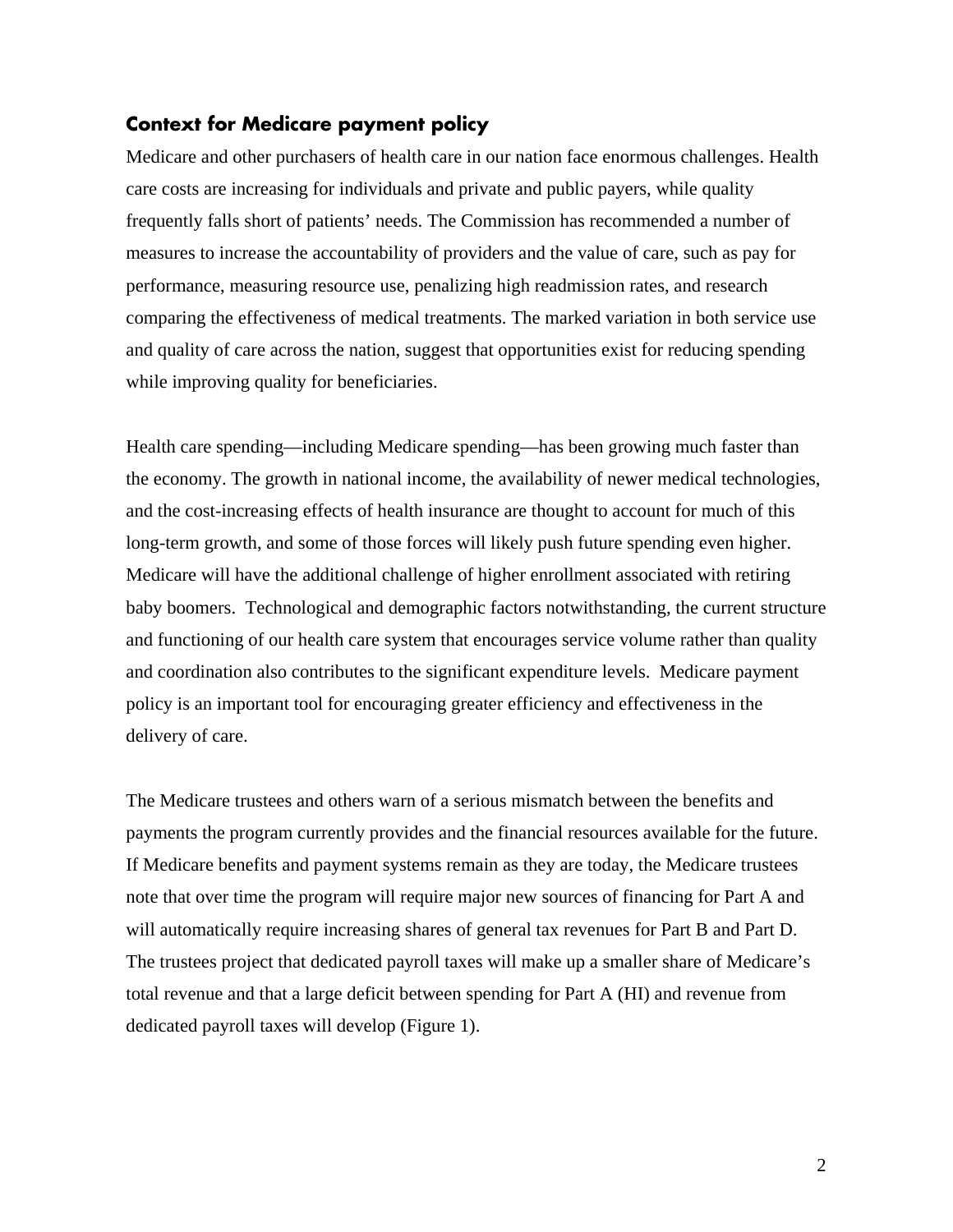

**Figure 1. Medicare faces serious challenges with long-term financing** 

Note: GDP (gross domestic product), HI (Hospital Insurance). These projections are based on the trustees' intermediate set of assumptions. Tax on benefits refers to a portion of income taxes that higher income individuals pay on Social Security benefits that is designated for Medicare. State transfers (often called the Part D "clawback") refer to payments called for within the Medicare Prescription Drug, Improvement, and Modernization Act of 2003 from the states to Medicare for assuming primary responsibility for prescription drug spending.

To finance the projected deficit through 2080, the trustees estimate that Medicare's payroll tax would need to increase immediately from 2.9 percent to 6.44 percent of earned income, or HI spending would need to decrease immediately by 51 percent. Delays in addressing the HI deficit would eventually require even larger increases in the tax rate or even more dramatic cuts in spending. The premiums and general revenues required to finance projected spending for Part B and Part D (SMI) services could impose a significant financial liability on Medicare beneficiaries and on resources for other priorities. If income taxes remain at the historical average share of the economy, the Medicare trustees estimate that the SMI program's share of personal and corporate income tax revenue would rise from 11.1 percent today to 24 percent by 2030. For beneficiaries, even though Part D now covers a portion of their spending on prescription drugs, growth in Medicare premiums and cost sharing for SMI services will require more of their incomes, which could lead to financial hardship for some

Source: 2008 annual report of the Boards of Trustees of the Medicare Trust Funds.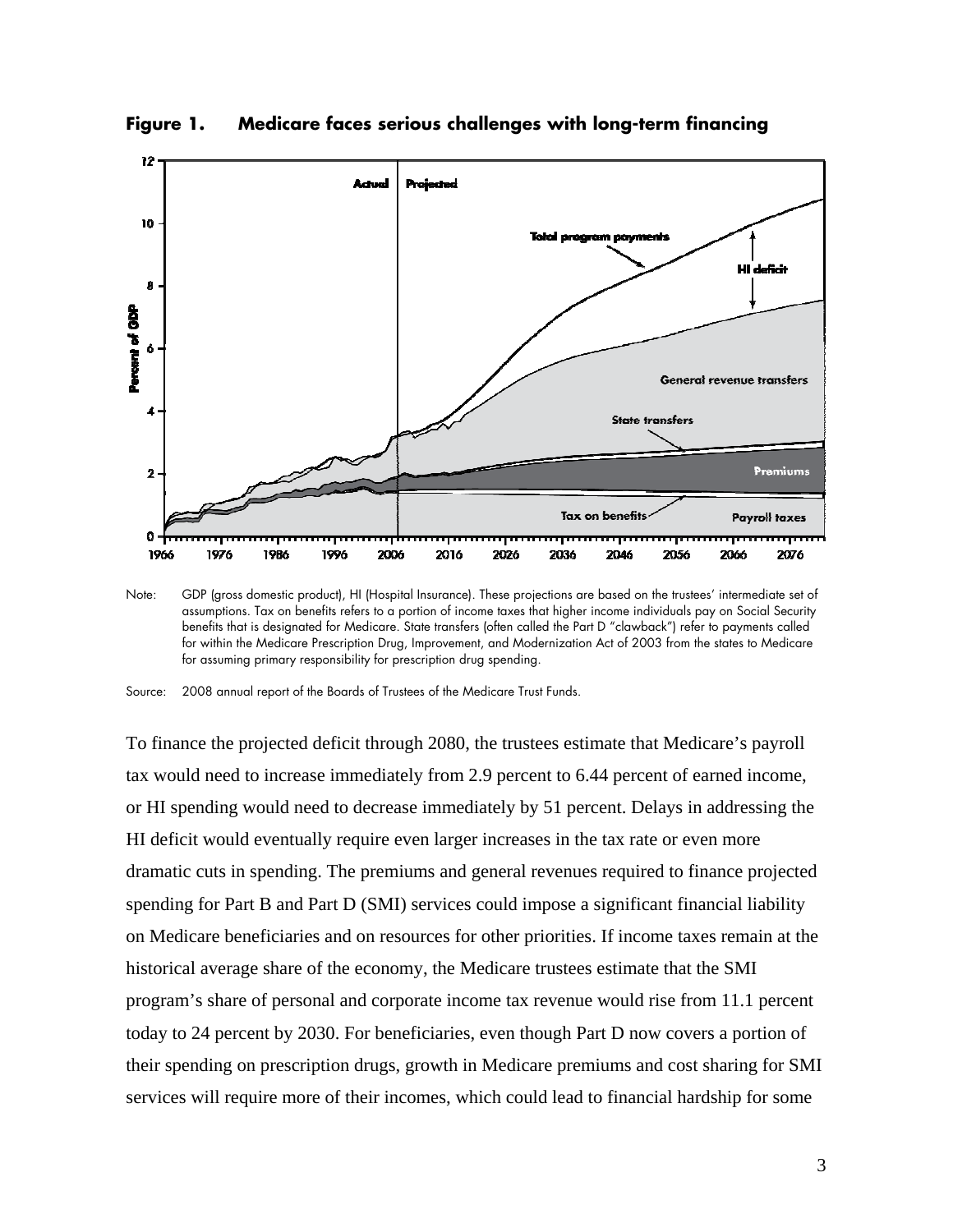individuals. In 2004, roughly half of all Medicare beneficiaries had family incomes of less than 200 percent of the federal poverty level.

Analysts across the political spectrum have raised concerns that the Medicare program—in its current form—may become too heavy a fiscal burden and squeeze the funding for other federal priorities. The Congressional Budget Office (CBO) finds that any feasible set of policy solutions will require a slowdown in the growth rate of spending on health care and may also require a substantial increase in taxes as a share of our nation's economy.

Changes in Medicare payment systems are complex to develop and implement. Delaying action constrains the options for addressing Medicare's problems. In the short run, while changes are being formulated, MedPAC recommends payment updates designed to exert fiscal pressure to encourage providers to improve their efficiency.

# **Assessing payment adequacy and updating payments in fee-forservice Medicare**

Each year, in accordance with our mandate, the Commission makes payment update recommendations annually for fee-for-service (FFS) Medicare. An update is the amount (usually expressed as a percentage change) by which the base payment for all providers in a prospective payment system is changed. For each sector, we first assess the adequacy of Medicare payments for providers in the current year (2009), taking into account factors affecting the efficient provision of services and policy changes (other than the update) that are scheduled to take effect in the policy year (2010) under current law. Next, we assess how those providers' costs are likely to change in 2010, the year the update will take effect. In addition to these provider-specific factors, the Commission also considers the payment update from the perspective of the economy-wide gains achieved by the firms and workers who pay taxes that fund Medicare. Competitive markets demand continual improvements in processes and quality from those workers and firms. Medicare's payment systems should exert the same pressure on providers of health care services.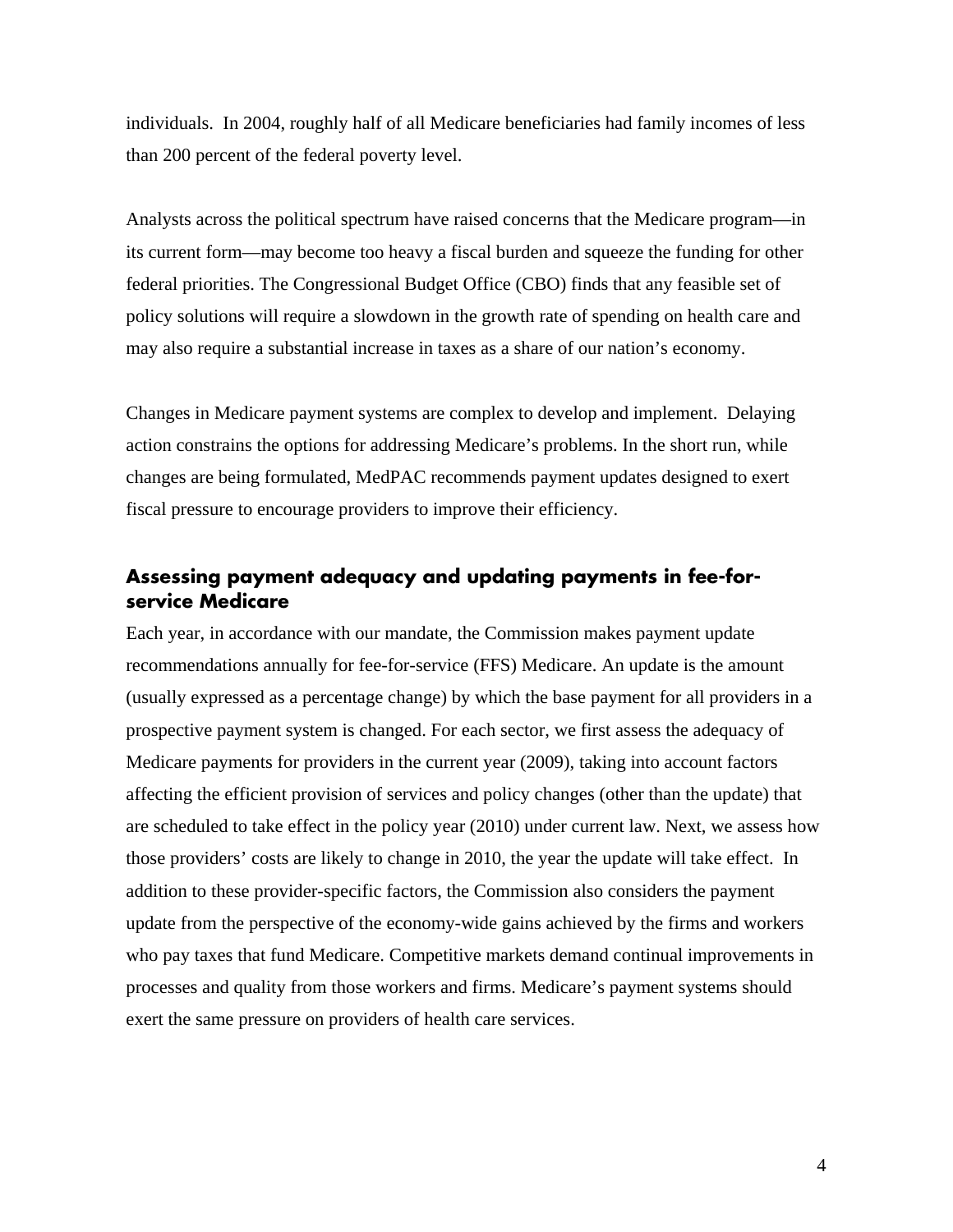#### **Hospital inpatient and outpatient services**

Most indicators of payment adequacy for hospital services are positive. Access to hospital services continues to be good with more hospitals opening than closing. In fact, the overall level of hospital construction was at a record high in 2007 and many hospitals are expanding the services they offer their communities. MedPAC and others have expressed concern about the degree to which these capital investments add value to clinical care. For example, the Center for Studying Health Systems Change has raised the possibility of a return to the "medical arms race," as hospitals compete on amenities and new technology (Berenson, 2006). Despite increasing competition from independent diagnostic testing facilities and ambulatory surgery centers, the volume of hospital outpatient services furnished to Medicare beneficiaries has grown, indicating that access is strong. Quality of care measures are generally improving.

Access to capital has been erratic in 2008. Bond offerings and construction started off at a record pace in January but froze in September 2008 due to an economy-wide freeze of the credit markets. The difficulties in accessing capital resulted from a sudden economy-wide breakdown of the credit markets rather than any change in the level of Medicare hospital payments. Recently, hospitals with robust fundamentals have been able to issue debt, but even financially sound hospitals face higher interest rates.

While most payment adequacy indicators are positive, hospitals' Medicare margins remain negative. Average Medicare margins, which were -5.9 percent in 2007, are projected to be - 6.9 percent in 2009 (after accounting for the effects of payment policy changes scheduled for 2010 under current law).

#### **Factors influencing cost growth and financial performance**

Several observations inform our assessment of payment adequacy in light of these negative Medicare margins. First, hospitals' costs are not immutable. MedPAC research shows that hospitals under financial pressure are able to constrain their costs. The hypothesis is that hospitals with high margins on non-Medicare patients face less pressure to constrain costs, as a result their costs increase and their Medicare margins tend to be low. Consistent with the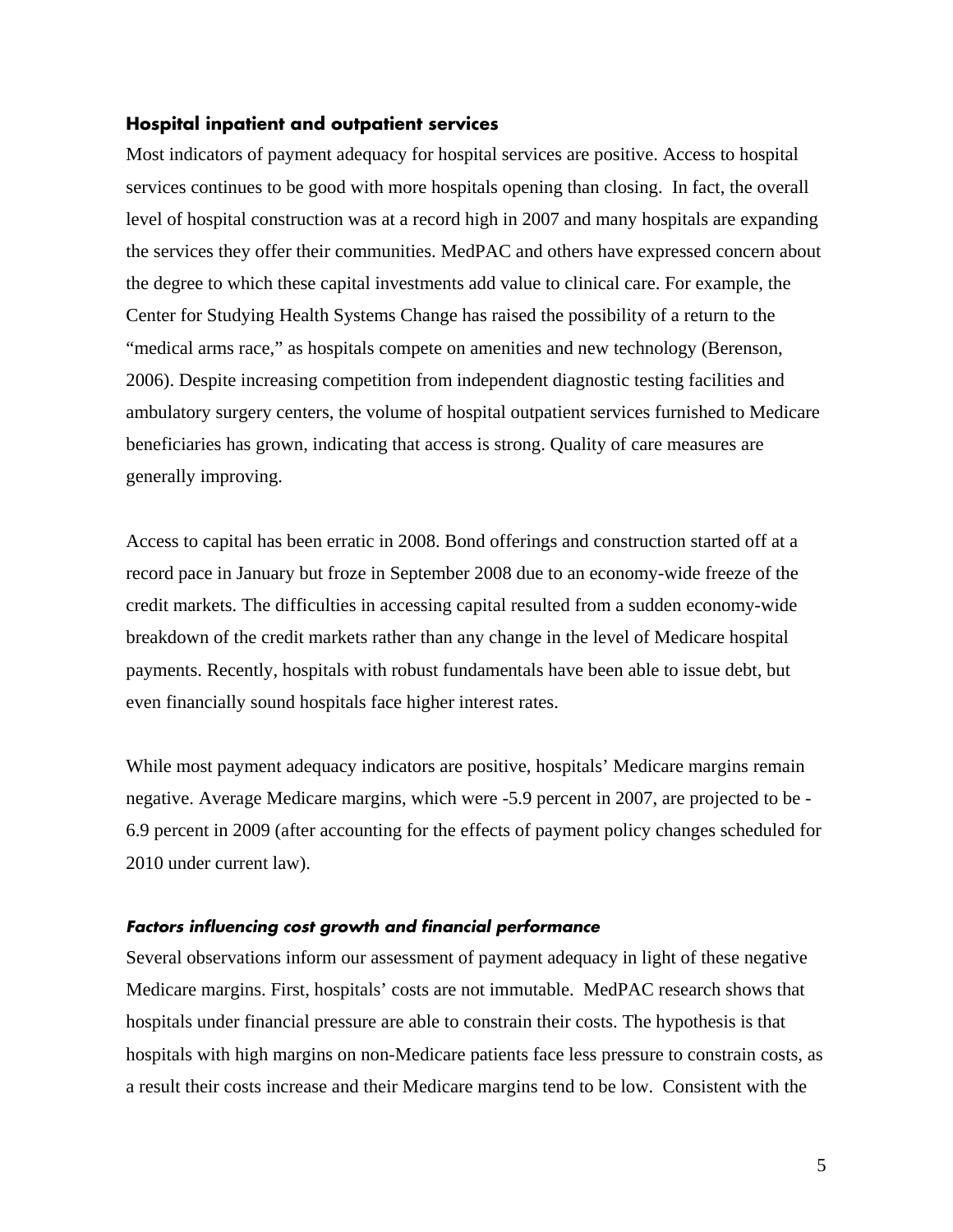hypothesis, hospitals facing lower financial pressure (i.e. high non-Medicare margins and growing net worth) in recent years (2002 through 2006) tended to have higher costs and hence lower Medicare margins in 2007 than hospitals under greater financial pressure (Table 1). In 2007, hospitals under low financial pressure in the prior years had higher standardized costs per discharge (\$6,400) than hospitals under high financial pressure (\$5,800).

|                                                       | Level of financial pressure 2002 to 2006 |              |  |
|-------------------------------------------------------|------------------------------------------|--------------|--|
| 2007 Financial characteristics (medians)              | High pressure                            | Low pressure |  |
| Standardized cost per discharge                       |                                          |              |  |
| All hospitals                                         | \$5,800                                  | \$6,400      |  |
| Non-profit hospitals                                  | 5.700                                    | 6,500        |  |
| For-profit hospitals                                  | 5,900                                    | 6,000        |  |
| Annual growth in cost per discharge<br>2004 to 2007   | 4.8%                                     | 5.0%         |  |
| Non-Medicare margin<br>(private, Medicaid, uninsured) | $-2.4%$                                  | 13.5%        |  |
| Overall Medicare margin                               | 4.2                                      | $-11.7$      |  |

## **Table 1. High financial pressure leads hospitals to constrain costs**

Note: High pressure hospitals had median non-Medicare profit margins of 1 percent or less from 2002 to 2006 and net worth would have grown by less than 1 percent per year from 2002 to 2006 if the hospital's Medicare profits had been zero. Low pressure hospitals had median non-Medicare margins were greater than 5 percent from 2002 to 2006 and a net worth that would have grown by more than 1 percent per year if its Medicare profits were zero. Standardized costs are adjusted for case mix, wage index, outliers, transfer cases, interest expense, and the effect of teaching and low-income Medicare patients on costs per discharge.

Source: MedPAC analysis of Medicare Cost Report and claims files from CMS available as of August, 2008.

Over time, aggregate hospital cost growth has moved in parallel with margins on privatepayer patients. Due to managed care restraining private-payer payment rates in the 1990s, hospitals' rate of cost growth in that period was below input price inflation. However, from 2001 through 2007, after profits from private payers increased, hospitals' rate of cost growth was higher than the rate of increase in the market basket of input prices (MedPAC, 2009). This has resulted in lower Medicare margins. Hospitals with the highest private payments and most robust non-Medicare sources of revenues have lower Medicare margins (-11.7 percent) than hospitals under greater fiscal pressure (4.2 percent).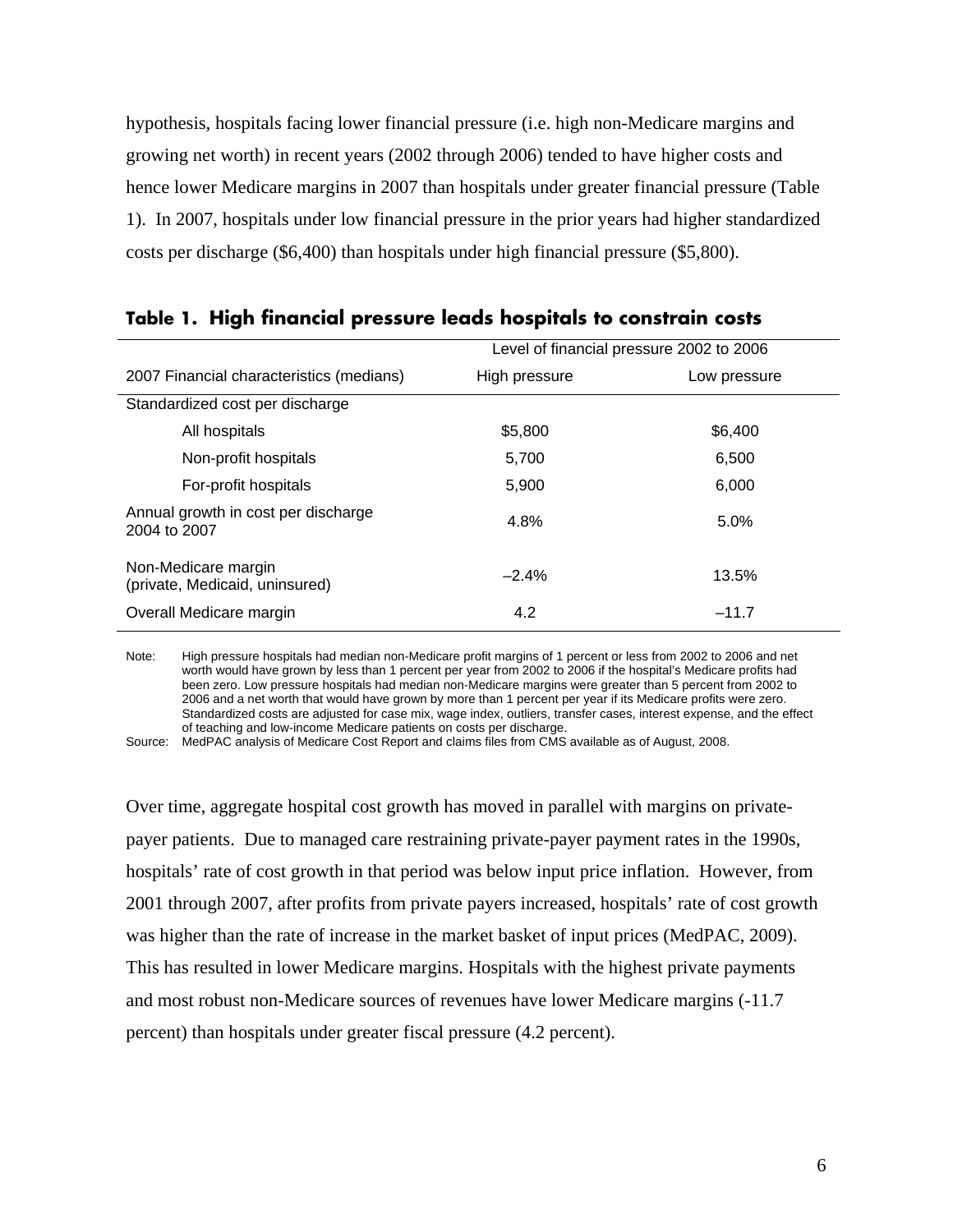While Medicare margins for hospitals may be negative in aggregate, Medicare payments are still adequate to cover the costs of efficient hospitals. As shown in Table 2, MedPAC analysis has identified a set of low-cost hospitals that consistently out-perform other hospitals on a series of quality measures, including mortality and readmissions. Among this set of hospitals, we found that Medicare payments on average roughly equaled the hospitals' costs.

|                                                                 | Relatively<br>efficient during<br>2004-2006 | Other<br>hospitals |
|-----------------------------------------------------------------|---------------------------------------------|--------------------|
| Number of hospitals                                             | 338 (12%)                                   | 2535 (88%)         |
| Historical performance 2004-2006                                |                                             |                    |
| Relative risk-adjusted composite 30-day mortality (AHRQ)        | 87%                                         | 106%               |
| Relative standardized cost per discharge 2004-2006              | 90                                          | 102                |
| Relative risk-adjusted readmission rates (2005)                 | 97                                          | 101                |
| Quality metrics in 2007                                         |                                             |                    |
| Relative risk-adjusted composite 30-day mortality (AHRQ)        | 86%                                         | 103%               |
| Relative risk-adjusted 30-day AMI mortality (CMS)               | 98                                          | 100                |
| Relative risk-adjusted 30-day CHF mortality (CMS)               | 97                                          | 101                |
| Relative risk-adjusted 30-day pneumonia mortality (CMS)         | 94                                          | 101                |
| Relative risk-adjusted all-condition in-hospital mortality (3M) | 83                                          | 102                |
| Relative percent of patients highly satisfied (H-CAHPS)         | 100                                         | 100                |
| Relative standardized costs                                     | 89                                          | 102                |
| Median Medicare margin in 2007                                  | 0.5%                                        | $-7.4%$            |

## **Table 2. Characteristics of traditionally high performing hospitals**

Note: AHRQ (Agency for Healthcare Research and Quality); H-CAHPS (Hospital Consumer Assessment of Healthcare Providers and Systems); AMI (Acute myocardial infarction); CHF (Congestive heart failure).

Relatives are the median for the group as a percentage of the median of all hospitals. Per case costs are standardized for area wage rates, case-mix, severity, prevalence of outlier and transfer cases, interest expense, low-income shares, and teaching intensity. Composite mortality was computing using AHRQ methodology to compute risk-adjusted mortality for eight conditions (AMI, CHF, Pneumonia, gastrointestinal hemorrhage, stroke, craniotomy, coronary artery bypass graph, and abdominal aortic aneurysm repair). We then weighted the scores for each type of discharge by the share of discharges in that particular hospital.

## **Hospital update**

The Commission recommends an update equal to the projected increase in the market basket for inpatient and outpatient services (projected to be 2.7% in 2010), with this update implemented concurrently with a quality improvement program. Given the mixed payment adequacy indicators, the Commission believes a hospital's quality performance should determine whether its payments increase more or less than the market basket – a recommendation we have made in previous years. We find that the combination of fiscal pressure and rewards for quality can result in the provision of more efficient and better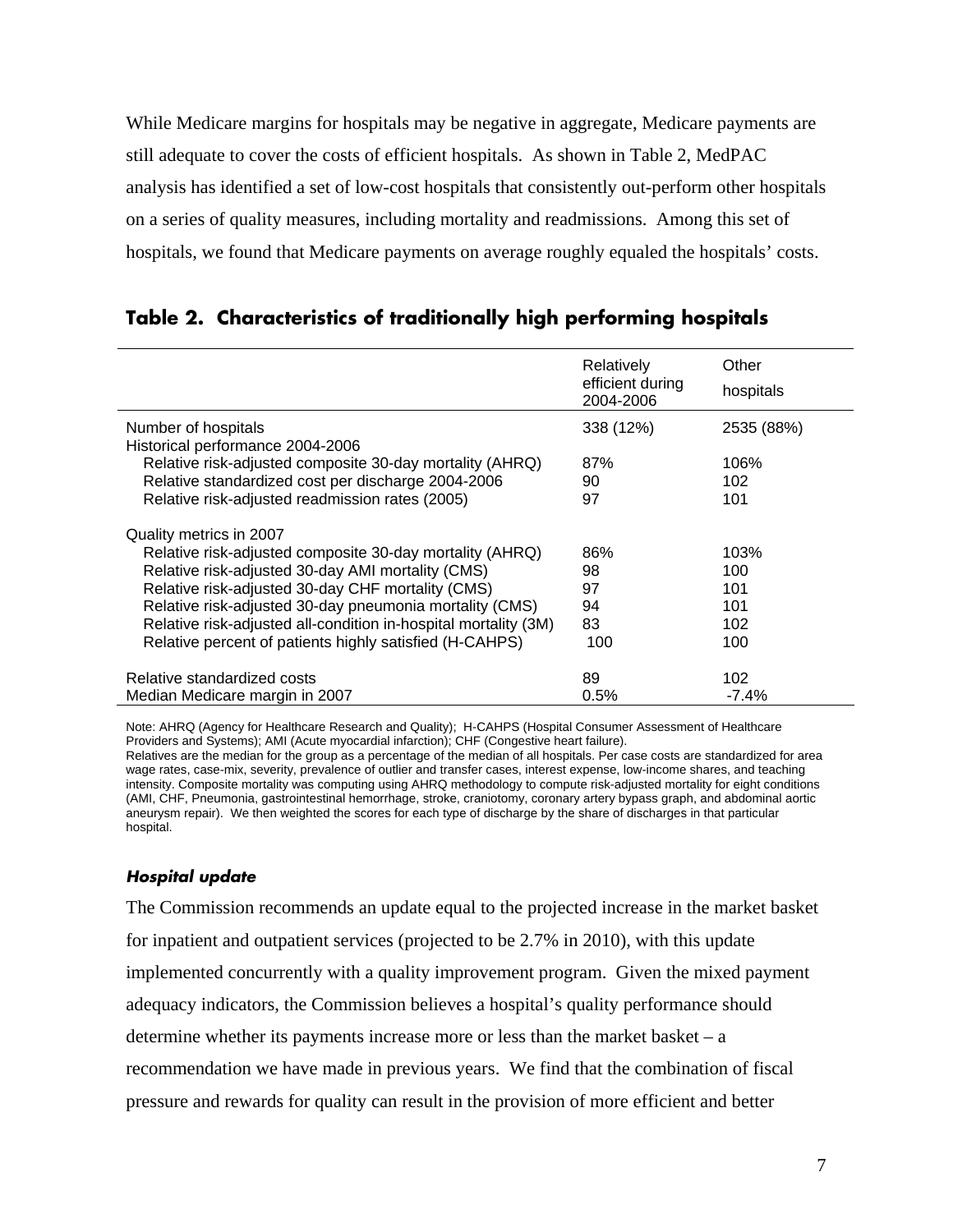patient care. A quality improvement, or pay-for-performance, payment pool would be funded by setting aside 1 to 2 percent of overall payments. Put differently, although the sector as a whole would get a full market basket increase, the Commission is not saying that each hospital deserves a full update. The net effect of our update policy and a 1 to 2 percent set-aside for pay-for-performance is that only hospitals with poor quality rankings will get less than a full market basket update. To be explicit, dollars would be redistributed from lower performing hospitals to high performing hospitals.

Medicare as a public payer funds medical education programs through both direct and indirect payments. In 2007, Medicare's indirect medication education (IME) payments to teaching hospitals totaled \$6 billion. As we have in prior years, we recommend a reduction in the IME adjustment equivalent to 1 percentage point to 4.5 percent per 10 percent increment in the resident-to-bed ratio. These dollars would be used to help fund in part the quality improvement program recommended above. There are two reasons for this recommendation. First, we find that these payments are set at a level more than twice the costs associated with teaching residents (MedPAC, 2007, 2009). Second, the new MS-DRG severity adjustment increases payments to teaching hospitals to the extent they treat more severe cases.

## **Physician services and ambulatory surgical centers**

We assess overall payment adequacy for physician services in fee-for-service (FFS) Medicare, examine payments for expensive imaging services, and assess payment adequacy for ambulatory surgical centers (ASCs)—facilities that are typically owned wholly or in part by physicians.

#### **Physician update and primary care**

Our analysis of physician services provided in fee-for-service (FFS) Medicare finds that, overall, most indicators of payment adequacy are positive and stable, suggesting that most beneficiaries can obtain physician care when they need it.

 Our 2008 survey of beneficiaries indicates that beneficiary access to physicians is generally good, and by most measures, better than that reported by privately insured patients age 50 to 64. Among the small share of beneficiaries (6 percent) who reported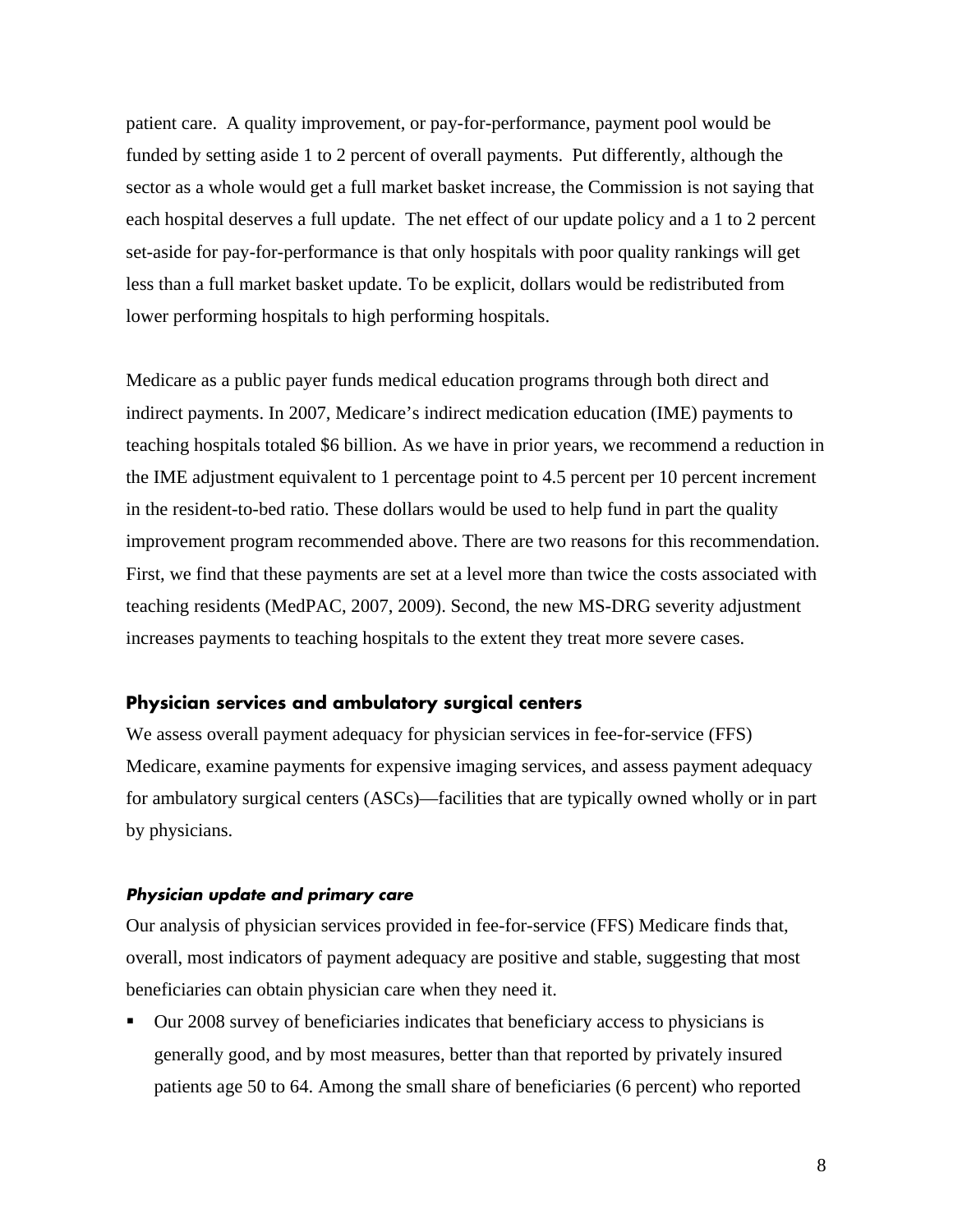that they looked for a new primary care physician, we did see some access problems, with 28 percent reporting problems finding one.

- Our survey shows that Medicare beneficiaries are less likely than privately insured individuals to report problems getting timely illness or injury appointments. Among those who scheduled an illness or injury appointment, 84 percent of Medicare beneficiaries and 79 percent of privately insured individuals said they "never" experienced a delay, while 12 percent of Medicare beneficiaries reported "sometimes" having to wait longer than they wanted, compared with 16 percent for privately insured individuals.
- Physicians continue to accept and treat Medicare patients: 92 percent of office-based physicians who receive 10 percent or more of their practice revenue from Medicare were accepting new Medicare patients in 2007, and the share of physicians who have participation agreements with Medicare was 95 percent in 2008.
- MedPAC's 2008 beneficiary survey also examined differences in access to physician services between white and minority beneficiaries. In general, minorities were more likely than whites to experience access problems. This does not appear to be unique to Medicare; privately insured minorities were also more likely than privately insured whites to have access problems.
- Medicare payment rates continue to be about 80 percent of private insurance payment rates as they have for the past decade.
- In 2007, the volume of physician services provided per beneficiary grew almost 3 percent.

In light of these findings**,** the Commission recommends that for 2010, the Congress update payments for physician services by 1.1 percent.

The Commission remains concerned that primary care services are undervalued and at a significant risk of being underprovided, despite some recent increases in payments for primary care services. To underscore the urgency of this issue, the Commission voted to reiterate its previous recommendation that Congress increase payments for primary care services when provided by practitioners who focus on primary care (MedPAC 2008a). This adjustment would be budget neutral within the fee schedule.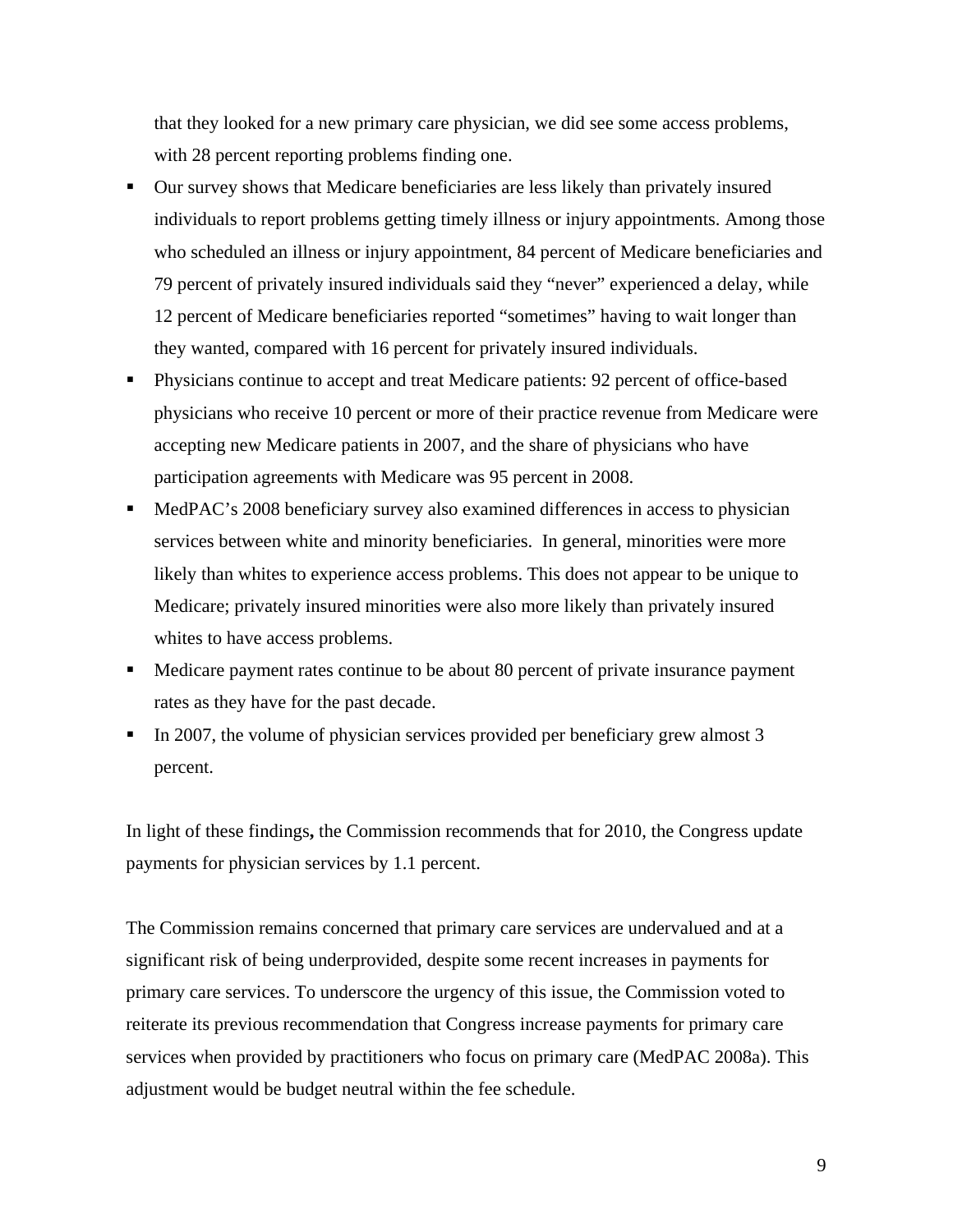#### **Changing payments for expensive imaging services**

The Commission recognizes that there has been rapid technological progress in diagnostic imaging over the past several years, which has enabled physicians to diagnose and treat illness with greater speed and precision. However, the rapid volume growth of costly imaging services may be driven, at least in part, by prices that are too high. Further, high payment rates for imaging services means that payment rates for primary care and other services are lower.

CMS's method for setting practice expense relative value units (a key factor that determines payment rates) for advanced imaging services assumes that imaging machines are operated 25 hours per week, or 50 percent of the time that practices are open for business. This assumption has led to higher payments for these services. Higher payments encourage providers with low expected volumes to purchase expensive imaging machines. Once providers purchase machines, they have an incentive to use them as frequently as possible. Indeed, there is evidence that MRI and computed tomography (CT) machines are used much more frequently than Medicare assumes.

The Commission recommends that Medicare adopt a normative standard in which providers are assumed to use costly imaging machines at close to full capacity (45 hours per week, or 90 percent of the time that providers are assumed to be open). Such a normative standard would discourage providers from purchasing expensive imaging equipment unless they had sufficient volume to justify the purchase. The Secretary should start by adopting a standard of 45 hours per week for all diagnostic imaging machines that cost at least \$1 million and should explore applying this standard to imaging equipment that costs less. This change would reduce payment rates for costly imaging services and increase rates for other physician services like evaluation and management and major procedures.

#### **Payment adequacy in ambulatory surgical centers**

Physicians furnish outpatient surgical services in their offices, hospital outpatient departments, and increasingly, ambulatory surgical centers (ASCs). ASCs are a source of revenue for many physicians, as over 90 percent of ASCs have at least one physician owner.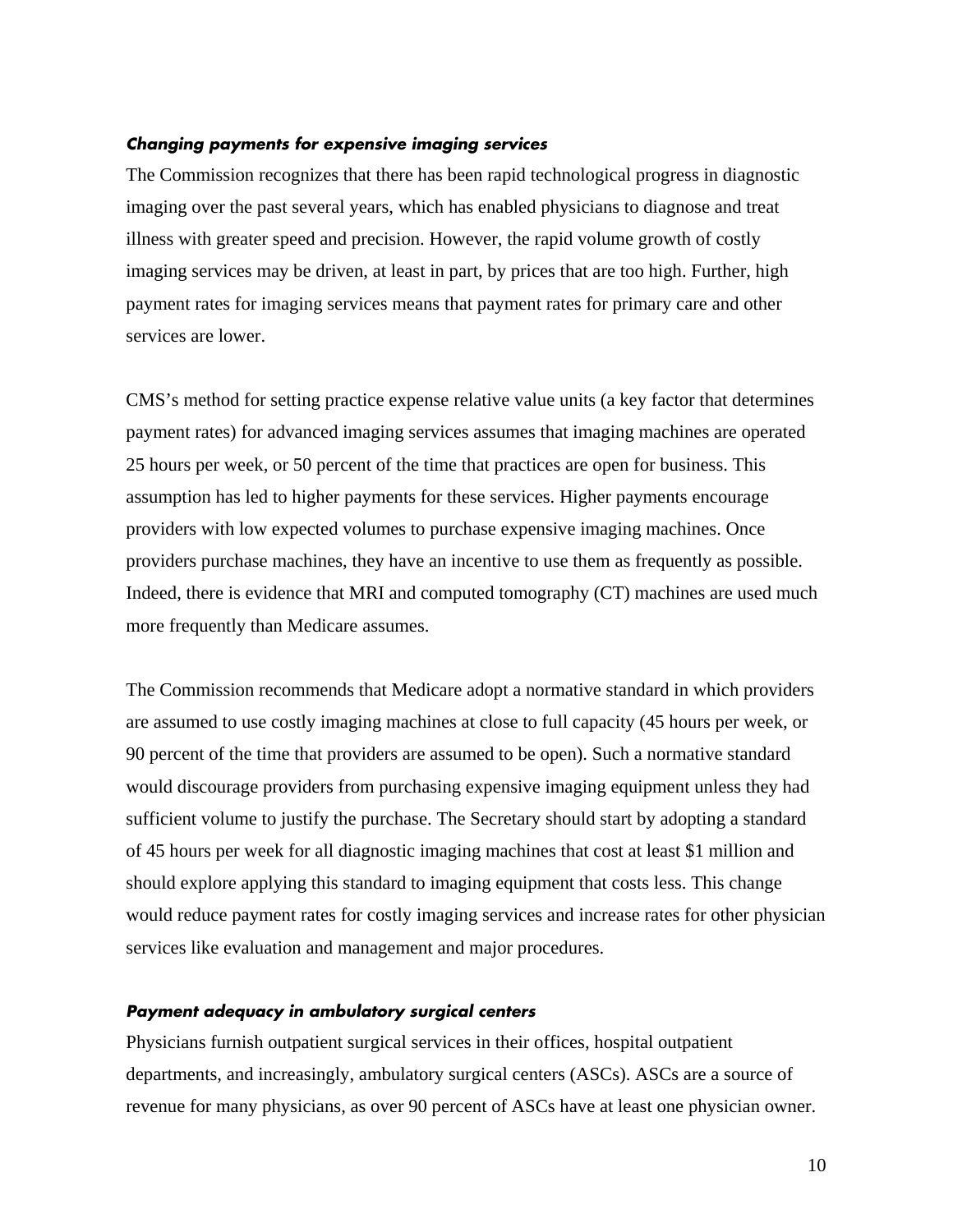ASCs offer several advantages to physicians and patients over hospital outpatient departments. Physicians have greater control and may be able to perform more surgeries per day in ASCs because they often have customized surgical environments and specialized staffing. Patients may be able to schedule surgery more quickly, experience shorter waiting times, and find ASCs that are more conveniently located. Whether ASCs provide less costly or higher quality care than other settings is hard to say, because ASCs do not submit data to the Medicare program on their costs or the quality of the care they provide.

Indicators suggest that ASC Medicare payment rates are adequate. From 2002 to 2007, the number of ASCs grew by an average of 6.7 percent per year, volume per beneficiary grew by 9.8 percent per year, and the number of Medicare beneficiaries served in ASCs increased by 7.5 percent per year.

CMS made substantial changes to the ASC payment system in 2008. The most significant changes include a different method for setting payment rates, allowing separate payment for certain ancillary services, and a 32 percent increase in the number of procedures covered under the ASC payment system. Under the revised payment system, 86 percent of all procedures have a higher payment rate than under the old system. However, the highestvolume procedures have lower payment rates. If ASCs diversify the procedures they provide to Medicare beneficiaries over the four-year transition period to the new payment system, they should be able to maintain or increase their Medicare revenue.

Weighing our findings on payment adequacy and the revised payment system, the Commission recommends that ASCs receive a payment update of 0.6 percent in calendar year 2010. The Commission also recommends that ASCs be required to submit cost and quality data to the Secretary. Current law requires that ASC payment rates be increased by the full amount of the consumer price index for all urban consumers (CPI–U) in 2010. However, the Commission plans to examine how well the CPI–U measures input price changes for ASCs and explores alternative price indexes.

#### **Dialysis services**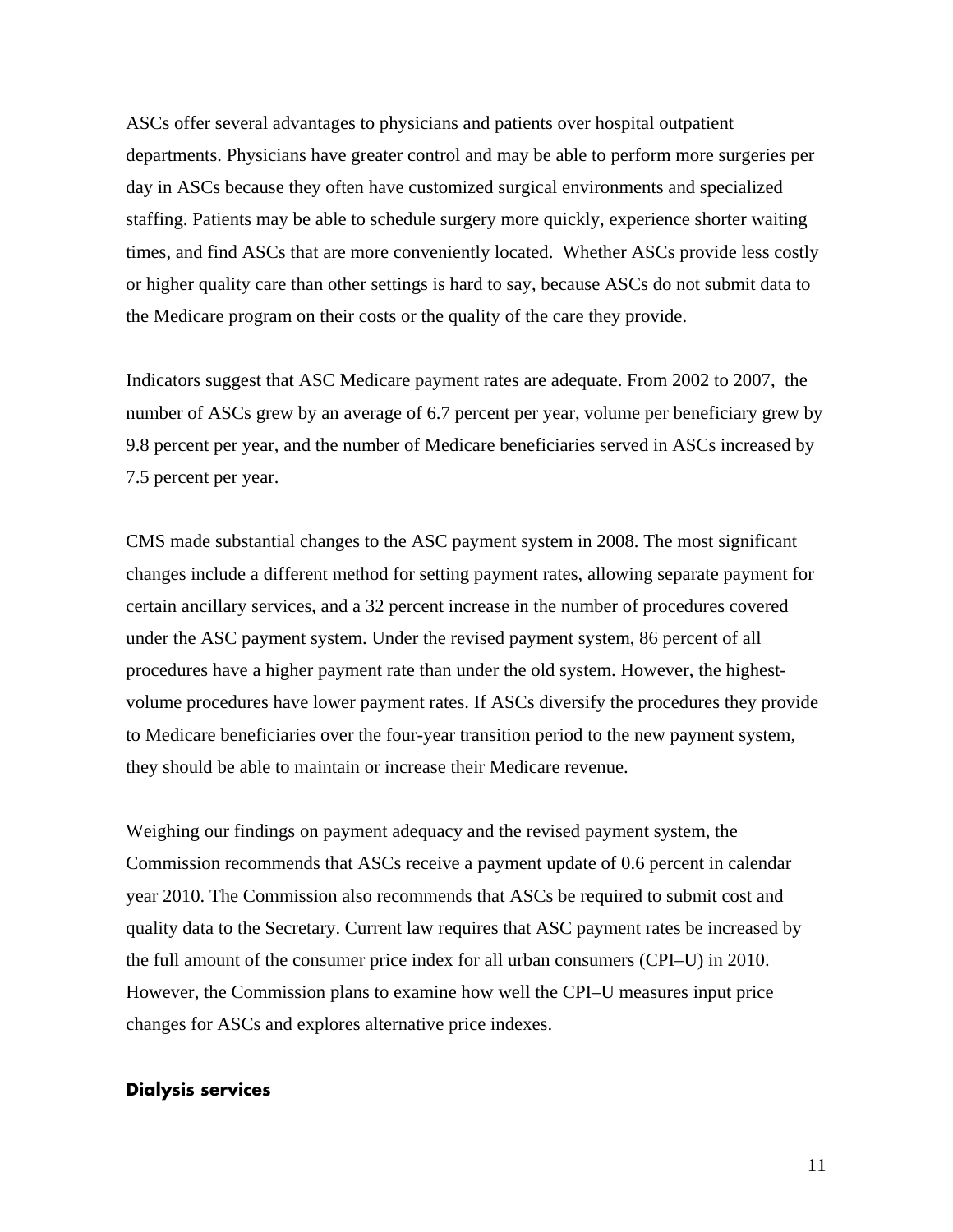Most of our indicators of payment adequacy for outpatient dialysis services are positive. The growth in the number of dialysis facilities and treatment stations has kept pace with the growth in the number of dialysis patients, suggesting continued access to care for most dialysis beneficiaries. MedPAC specifically considered whether African-American beneficiaries and beneficiaries eligible for Medicare and Medicaid had more difficulty than other beneficiaries accessing dialysis services and found that in 2006, facilities that closed did not treat a higher proportion of these patients compared with those that remained in business.

The growth in the number of dialysis treatments has kept pace with patient growth between 2006 and 2007. The total volume of most dialysis drugs administered grew between 2004 and 2007 but more slowly than in the past because of statutory and regulatory changes that lowered the payment rate for most dialysis drugs. In addition, the decline in the use of erythropoietin, the leading dialysis drug, may also be linked to a warning by the Food and Drug Administration and recent studies reporting side effects with the use of this drug class.

Some measures of quality of care are improving. Use of the recommended type of vascular access—the site on the patient's body where blood is removed and returned during hemodialysis—has improved since 2000. More patients receive adequate dialysis and have their anemia under control. However, improvements in quality are still needed.

Recent evidence about trends in the increase in the number of dialysis facilities suggests that providers have sufficient access to capital. Both the large dialysis organizations and smaller chains have obtained private capital to fund acquisitions.

The Medicare margin for composite rate services and dialysis drugs for freestanding dialysis facilities was 4.8 percent in 2007. The two largest dialysis chains (which may benefit from economies of scale) realized a higher Medicare margin than other providers (6.9 percent versus 0.2 percent). We project the overall Medicare margin for freestanding dialysis facilities will be 1.2 percent in 2009.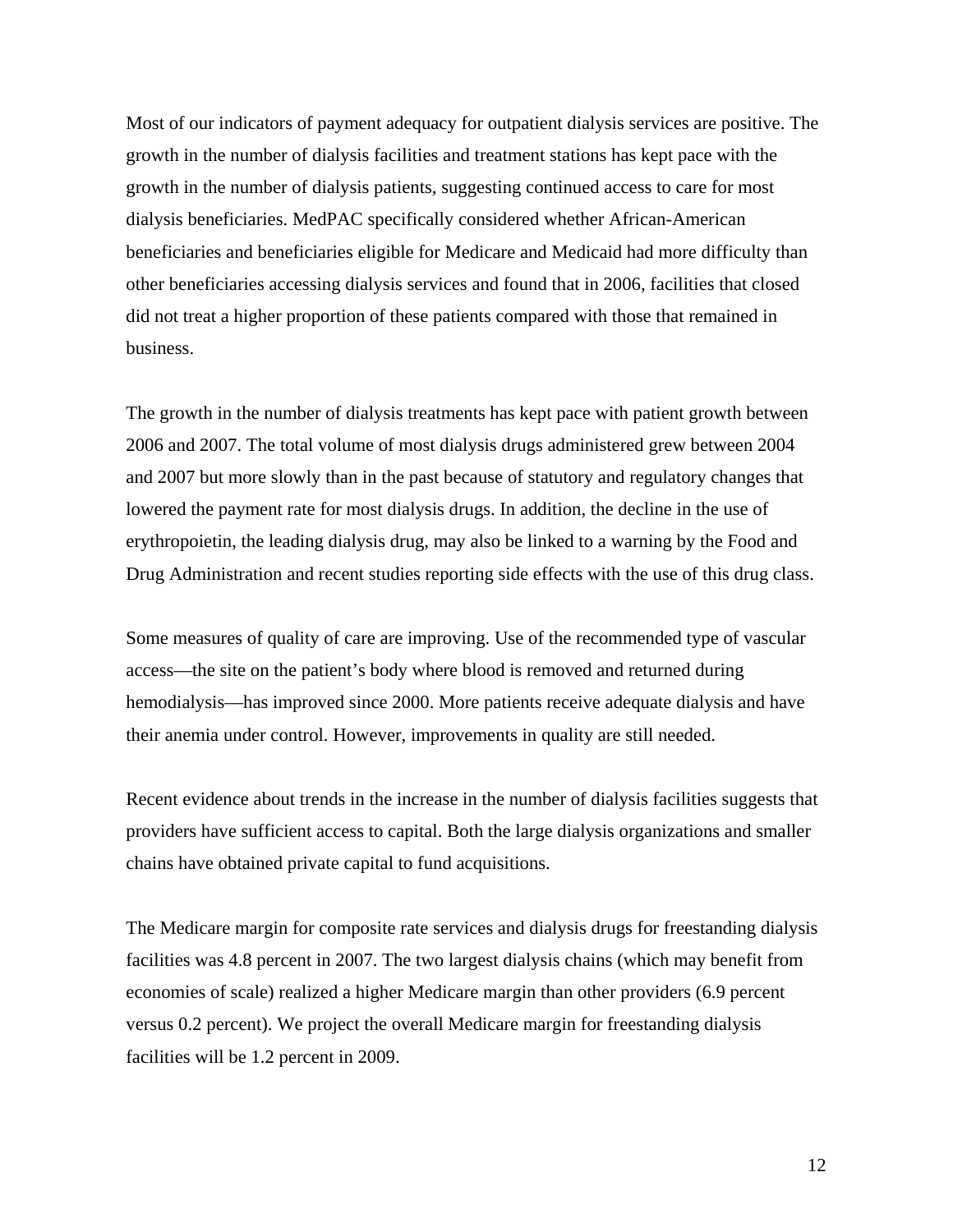The sum of these indicators suggests that a moderate update of the composite rate is in order. Therefore, the Commission recommends that the Congress maintain current law and update the composite rate by 1 percent for calendar year 2010.

## **Skilled nursing facility services**

Our indicators of the adequacy of Medicare payments for skilled nursing facility (SNF) services are generally positive. These indicators include a stable supply of providers, a slight increase in service volume, and growth in Medicare margins. Quality indicators were mixed. Access to capital is tight, reflecting general uncertainty in the financial markets, not the adequacy of Medicare payments. Most beneficiaries continue to have good access to services, especially rehabilitation services. However, patients seeking medically complex care may experience delays in placement. Since 2002, admissions for medically complex patients have been increasingly concentrated in fewer facilities. The growing concentration of medically complex cases in fewer SNFs, the continued growth and intensity of rehabilitation days, and the wide variation in Medicare margins underscore the inequities and poor incentives of the current PPS design. Previously recommended revisions to the PPS—which we reiterate in this report—would more accurately reflect providers' costs to treat different types of cases, thereby reducing the incentive to admit certain patients over others and producing a more equitable distribution of Medicare margins across facilities. The commission also recommends the adoption of a pay-forperformance program to improve quality (March 2008).

Between 2006 and 2007, Medicare costs for freestanding SNFs grew faster than in the two previous years. However, Medicare payments continued to outpace SNF costs, in part because of the increase in the days classified into the highest-payment case-mix groups. As a result, the aggregate Medicare margin for freestanding SNFs was 14.5 percent in 2007, making this the seventh consecutive year that the aggregate Medicare margin was above 10 percent. The aggregate margin for 2009 is projected to be 12.6 percent. Because indicators are generally positive and SNF payments are more than adequate to accommodate anticipated cost growth, the Commission recommends a zero update for SNFs in 2010.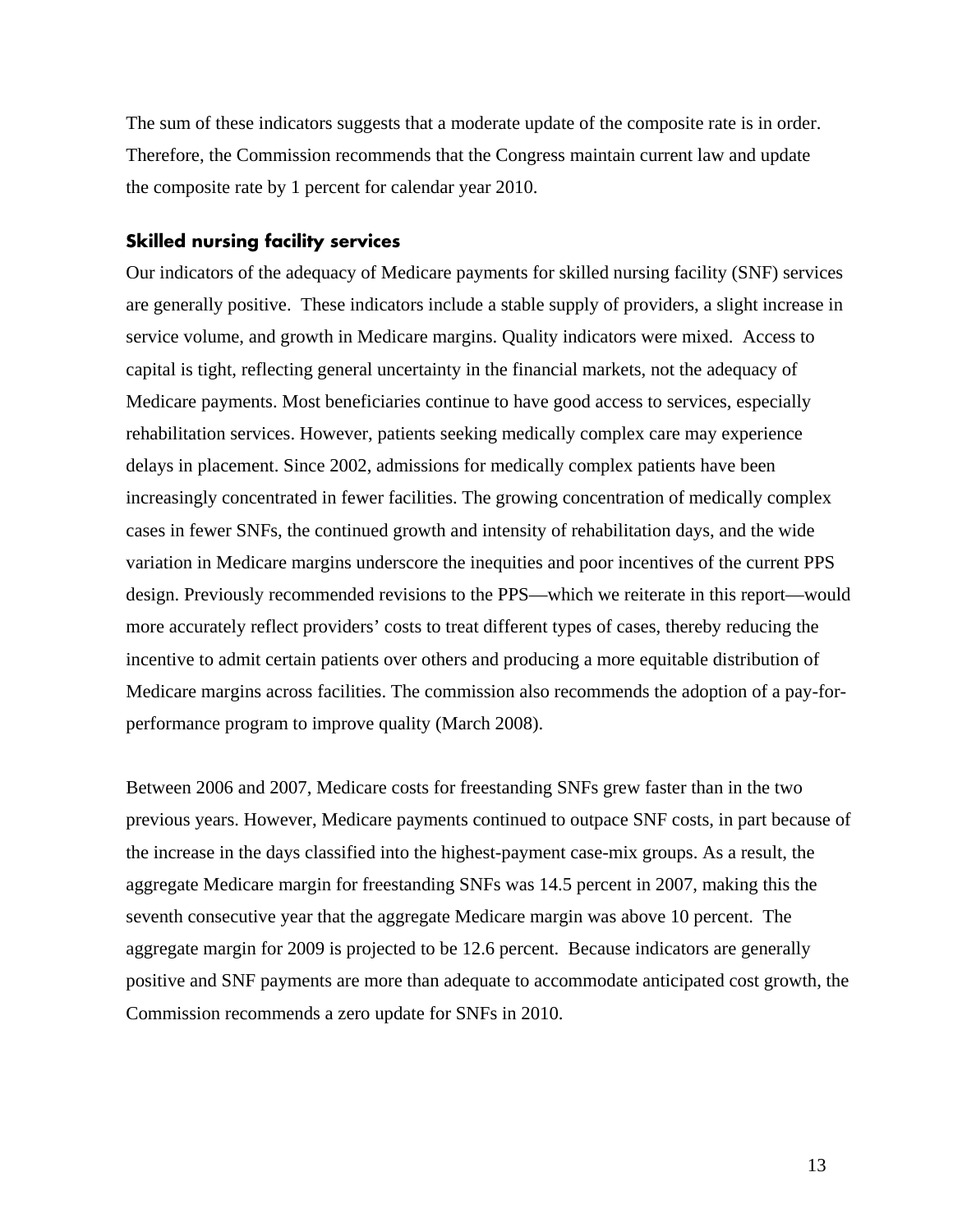#### **Home health services**

Indicators of payment adequacy for home health services are positive. Access, volume, and the supply of agencies remained stable or increased, suggesting that Medicare beneficiaries have adequate access to care. Quality continued to improve, and the turmoil in the financial markets does not appear to have significantly impaired access to capital for this industry. Home health agencies continued to be paid significantly more than cost, with average margins of 16.6 percent in 2007. The home health industry has maintained average Medicare margins of about 16.5 percent a year since 2002. At the same time, the mix of visit types has changed and the average number of visits per episode has dropped 30 percent from 1998 to 2007.

In 2007, volume and average payment per episode continued to rise, with total payments growing 12 percent to \$16 billion. The number of home health users also rose, even as the number of traditional fee-for-service enrollees declined due to greater enrollment in Medicare Advantage plans. The type of episodes provided continued to shift to higher-paying services. At the same time, home health agency costs have remained low. We estimate home health margins to be 12.2 percent for 2009. The 2009 margin is expected to decline because administrative adjustments to take back coding increases offset the market basket increase.

Because of the consistently high margins and other positive indicators, the Commission has concluded that home health payments should be significantly reduced in 2010 and 2011 to ensure that Medicare does not continue to overpay home health providers. Therefore**,** the Commission recommends that the Congress should eliminate the market basket increase for 2010 and advance the planned reductions for coding adjustments in 2011 to 2010, so that payments in 2010 are reduced by 5.5 percent from 2009 levels.

The reduction in 2010 will begin the process of reducing payments to appropriate levels, but further reductions might be necessary. The package of service delivered under the home health benefit has changed substantially since the PPS was established, and the current rates are well in excess of the efficient provider's cost. The Commission recommends the Congress direct the Secretary to re-base rates for home health care services in 2011 to reflect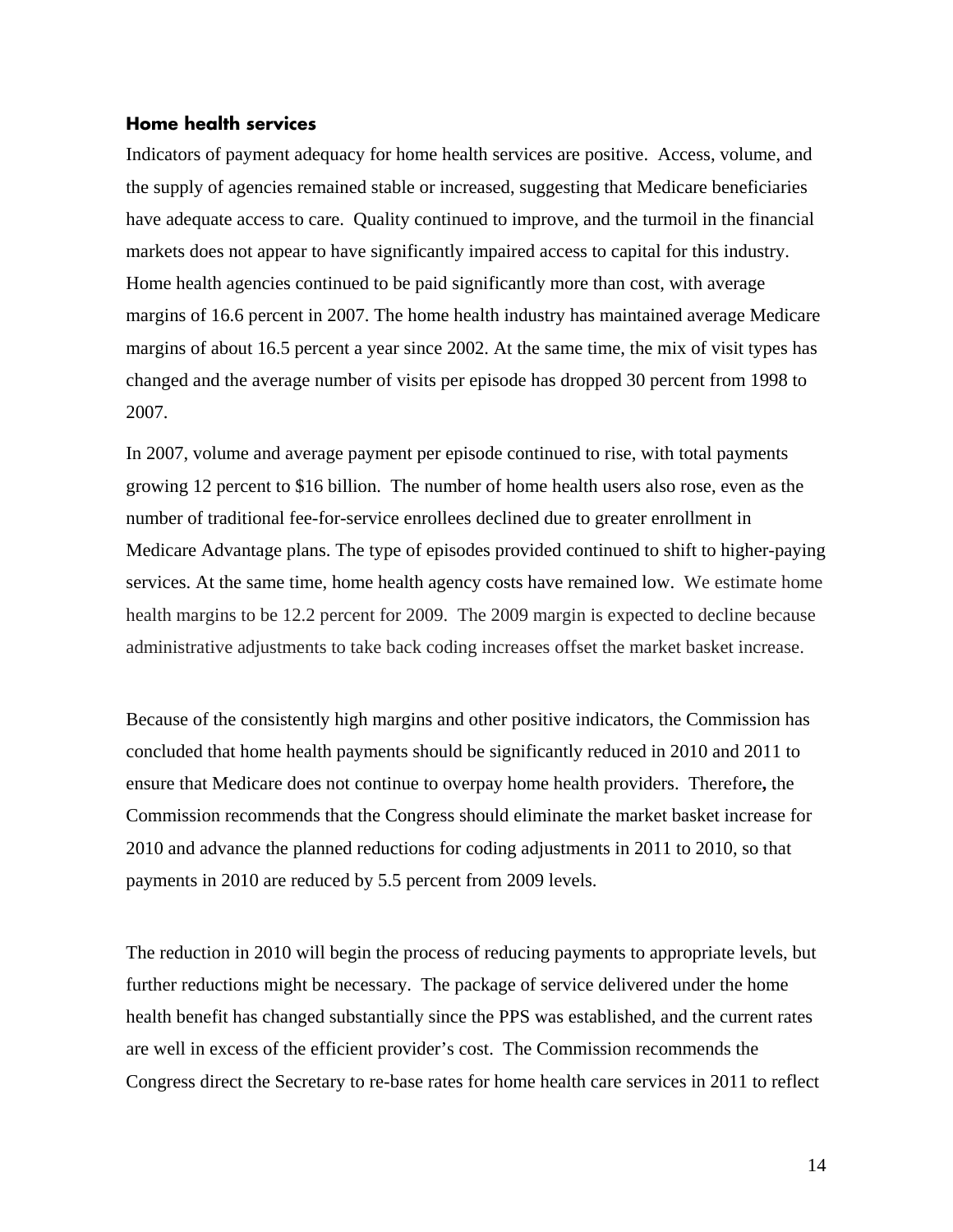the average cost of providing care.

However, the Commission is concerned that quality of care be maintained when the rebasing is implemented. Thus, the Commission also recommends that the Congress should direct the Secretary to develop payment measures that ensure adequate beneficiary care**.** Two types of safeguards need to be developed: financial safeguards that can be proposed concurrently with the rebasing recommended for 2011 (e.g., risk sharing, blending prospective payment with a per-visit payment), and quality of care safeguards linking payment to avoidance of adverse events, which can be implemented as soon as practicable.

#### **Inpatient rehabilitation facility services**

Our assessment of payment adequacy for inpatient rehabilitation facilities (IRFs), which provide intensive rehabilitation services in an inpatient setting, reflects recent changes in Medicare policy that significantly affect the volume of IRF services. In 2004, CMS renewed enforcement of the 75 percent rule, which required IRFs to have a certain percentage of admissions with one or more of a specified list of conditions. The compliance threshold was to be phased in from 50 percent to 75 percent over several years. Before the phase-in to 75 percent was complete, the Congress set the compliance threshold permanently at 60 percent from July 2007 going forward, in one of several provisions of the Medicare, Medicaid, and SCHIP Extension Act of 2007 (MMSEA) related to IRF services. The overall policy goal of the rule is to direct the most clinically appropriate cases to this intensive, costly setting. The renewed implementation of this rule was expected to result in a decline in IRF volume for certain types of cases and an increase in IRF average patient complexity.

Our indicators of Medicare payment adequacy are on net positive. From 2004 to 2007, Medicare IRF discharges declined as was expected, but the number of IRF beds did not decline as much—suggesting that capacity remains adequate to meet demand. With the decline in IRF volume, there has been a corresponding increase in the volume of patients in home health and SNFs, suggesting that beneficiaries who would have received care in an IRF are receiving care in other settings. Access to capital has tightened in 2008 due to the economy-wide credit crisis. However, the changes in the credit markets are not related to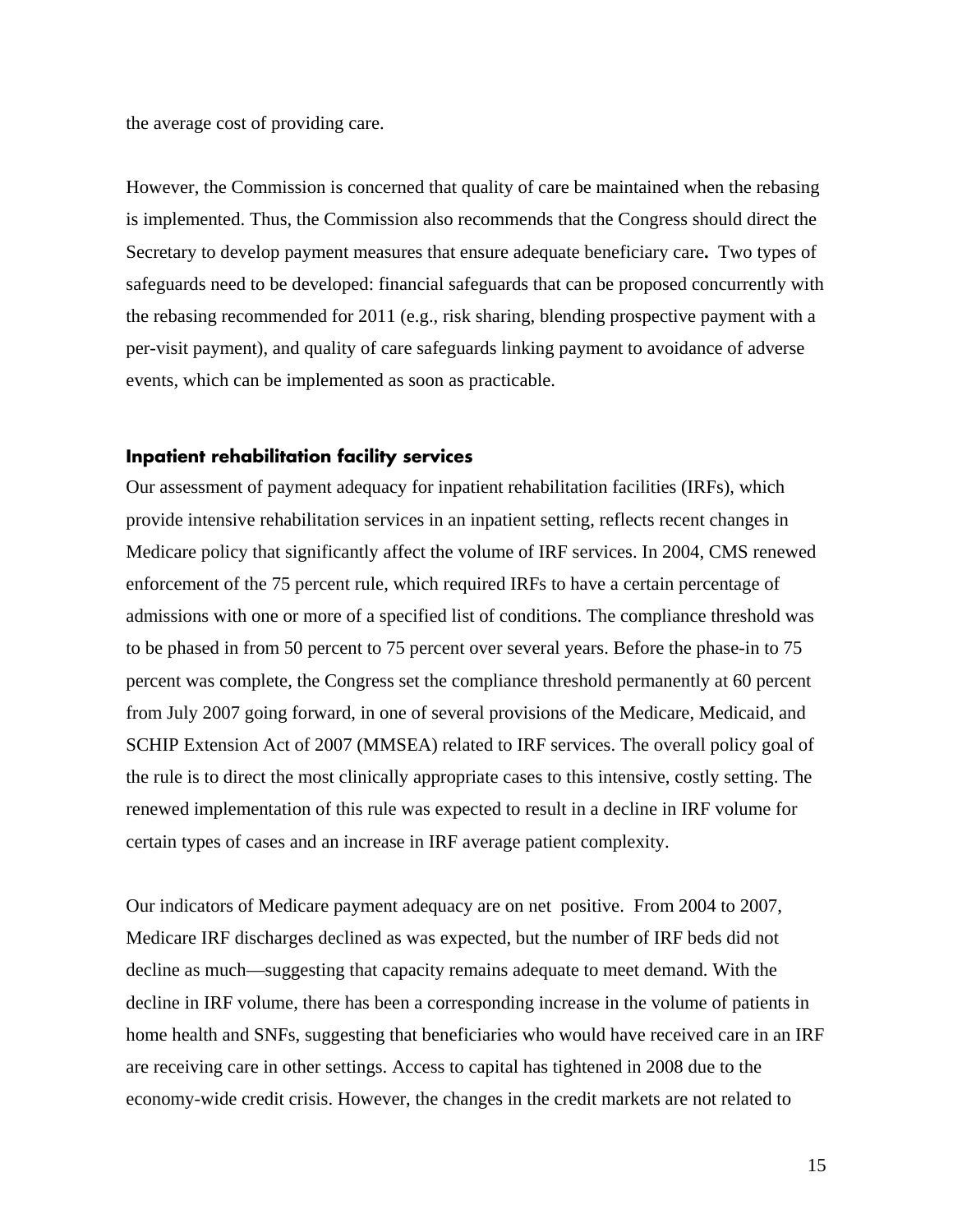Medicare payment changes. Measures of quality (functional gain between admission and discharge) continue to show improvement. However, changes over time in the mix of IRF patients make it difficult to draw definitive conclusions about quality trends.

The actual 2007 margin for IRFs is 11.7 percent and our projected 2009 Medicare margin is 4.5 percent. The projected decrease in the margin is the result of a MMSEA provision that eliminated the IRF payment update for the second half of 2008 and all of 2009. The margin projection for 2009 does not assume increased cost control efforts by IRFs in response to the MMSEA's elimination of the IRF update or the decline in discharges in recent years. To the extent that IRFs restrain their cost growth in response to these changes, the projected 2009 margin would be higher than we have estimated. Based on our analysis of payment adequacy, the Commission recommends eliminating the update to payment rates for inpatient rehabilitation services for fiscal year 2010.

#### **Long-term care hospital services**

Long-term care hospitals (LTCHs) furnish care to patients with clinically complex problems who need hospital-level care for relatively extended periods (average length of stay for Medicare patients must be greater than 25 days). Medicare is the dominant payer for LTCH services, accounting for about 70 percent of LTCH discharges. This sector has been marked by rapid growth and geographic concentration. Concerns about this growth and the appropriateness and necessity of some admissions prompted CMS to impose the 25 percent rule, under which Medicare generally pays less if more than a specified percentage of a hospitals-within-hospitals (HWHs) or satellite LTCH's patients is referred from its host hospital. The MMSEA delayed the full implementation of this rule and its extension to freestanding LTCHs.

Growth in the number of LTCHs has remained relatively flat between 2005 and 2007 and the number of HWHs has fallen an average of 2 percent per year as the 25% rule takes effect. Beneficiaries' use of services suggests that access has not been a problem. We found that LTCH use per FFS beneficiary increased slightly between 2005 and 2007. The evidence on quality is mostly positive. Readmission rates for the top 15 LTCH diagnoses have been stable or declining. Rates of death in the LTCH and death within 30 days of discharge also have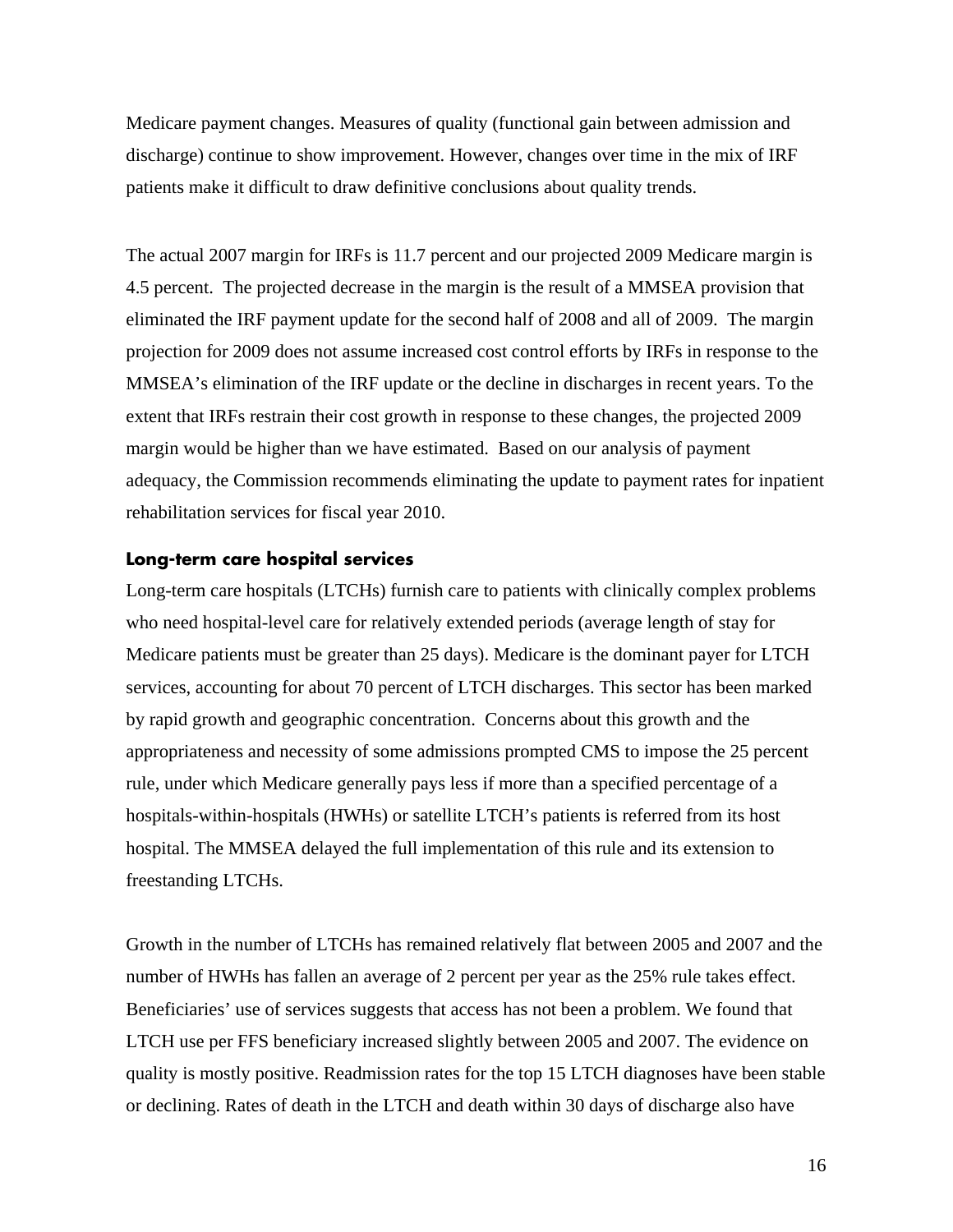been declining for most diagnoses. LTCH patients appear to have experienced fewer infections due to medical care and fewer cases of postoperative sepsis. However, patients appear to have experienced more decubitus ulcers and more cases of postoperative pulmonary embolisms and deep vein thrombosis.

As with other sectors, LTCHs' access to capital in the current economy-wide credit crisis does not reflect Medicare payment adequacy. LTCH's need for major capital will be mitigated in the short term by the three-year moratorium on new beds and facilities imposed by the MMSEA.

LTCHs' Medicare margin for 2007 is 4.7 percent. Although implementation of the MMSEA somewhat improved the financial outlook for LTCHs, growth in facilities' costs is still likely to outweigh payment increases over the next few years. As a result, we estimate LTCHs' aggregate Medicare margin will be 0.5 percent in 2009.

On balance, our indicators of payment adequacy are positive and the Commission recommends that the Secretary update payment rates for LTCH services by the market basket index less an adjustment of 1.3 percent, with this adjustment designed to provide an incentive to control costs while maintaining quality. Under the current forecast of the rehabilitation, psychiatric, and LTCH market basket, the Commission's recommendation would update the LTCH payment rates by about 1.6 percent in 2010.

#### **The Medicare Advantage program**

The Medicare Advantage (MA) program provides Medicare beneficiaries with an alternative to the fee-for-service (FFS) Medicare program. It enables them to choose a private plan to provide their health care. Those private plans can use alternative delivery systems and care management techniques, and they have the flexibility to innovate. The Commission supports private plans in the Medicare program, but has consistently expressed concerns about the current MA payment system.

In our analyses of data on enrollment, availability, payments, benefits, and quality we find: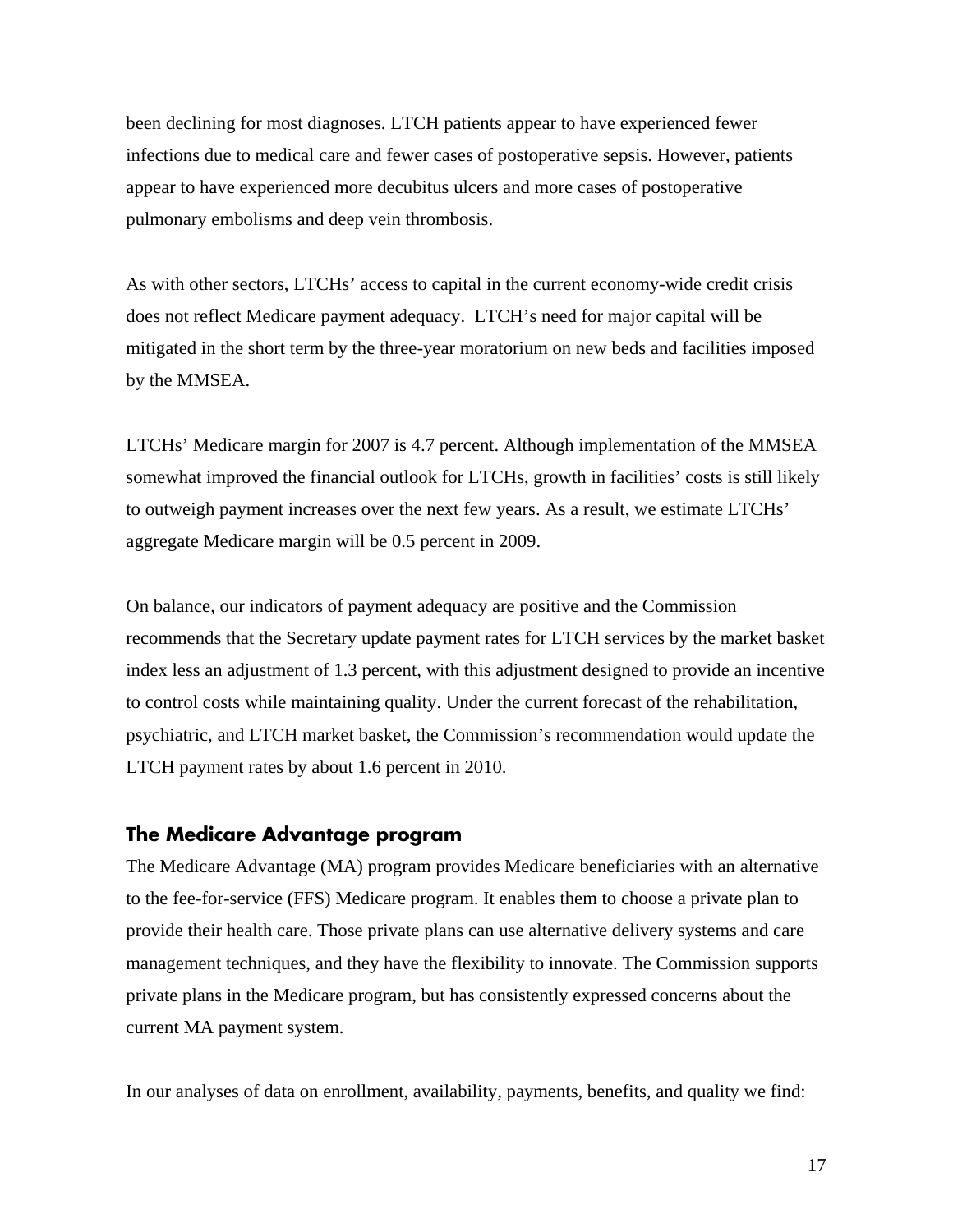- About 22 percent of Medicare beneficiaries were enrolled in MA plans in 2008 and all beneficiaries have access to an MA plan in 2009.
- Plans provide enhanced benefits to enrollees and overwhelmingly these benefits are not financed out of plan efficiency, but rather by the Medicare program and other beneficiaries, and at a high cost. For example, each dollar's worth of enhanced benefits in private FFS (PFFS) plans costs the Medicare program over three dollars.
- Quality is not uniform among MA plans or plan types. High quality plans tend to be established HMOs; more recent plans have lower rankings on many measures.

As shown in Table 2, in 2009, payments to MA plans continue to exceed what Medicare would spend for similar beneficiaries in FFS. MA payments per enrollee are projected to be 114 percent of comparable FFS spending for 2009. In the aggregate, the MA program continues to be more costly than the traditional program. Plan bids for the traditional Medicare benefit package are 102 percent of FFS in 2009, an increase from 101 percent in 2008, which means that plans in aggregate continue to be less efficient than FFS Medicare. As an exception, HMOs continue to bid below FFS, bidding 98 percent of FFS.

| Plan type           | <b>Enrollment as of November 2008</b> | <b>Benchmarks</b>                 | <b>Bids</b> | Payments |
|---------------------|---------------------------------------|-----------------------------------|-------------|----------|
|                     | (in millions)                         | (percent of FFS spending in 2009) |             |          |
| All MA plans        | 9.9                                   | 118%                              | 102%        | 114%     |
| <b>HMO</b>          | 6.6                                   | 118                               | 98          | 113      |
| Local PPO           | 0.7                                   | 121                               | 108         | 118      |
| <b>Regional PPO</b> | 0.3                                   | 114                               | 106         | 112      |
| <b>PFFS</b>         | 2.3                                   | 120                               | 113         | 118      |

**Table 3. Payments exceed FFS spending for all plan types in 2009** 

Note: FFS (fee-for-service), MA (Medicare Advantage), PPO (preferred provider organization), PFFS (private fee-forservice), SNP (special needs plan). Benchmarks are the maximum Medicare program payments for MA plans. We estimate FFS spending by county using the 2009 MA rate book. We removed spending related to the double payment for indirect medical education payments made to teaching hospitals. Totals may not add due to rounding.

Source: MedPAC analysis of data from CMS on plan bids, enrollment, benchmarks, and fee-for-service expenditures.

To be clear, even though we use the FFS Medicare spending level as a measure of parity for the MA program, this should not be taken as a conclusion that the Commission believes that FFS Medicare is an efficient delivery system in most markets.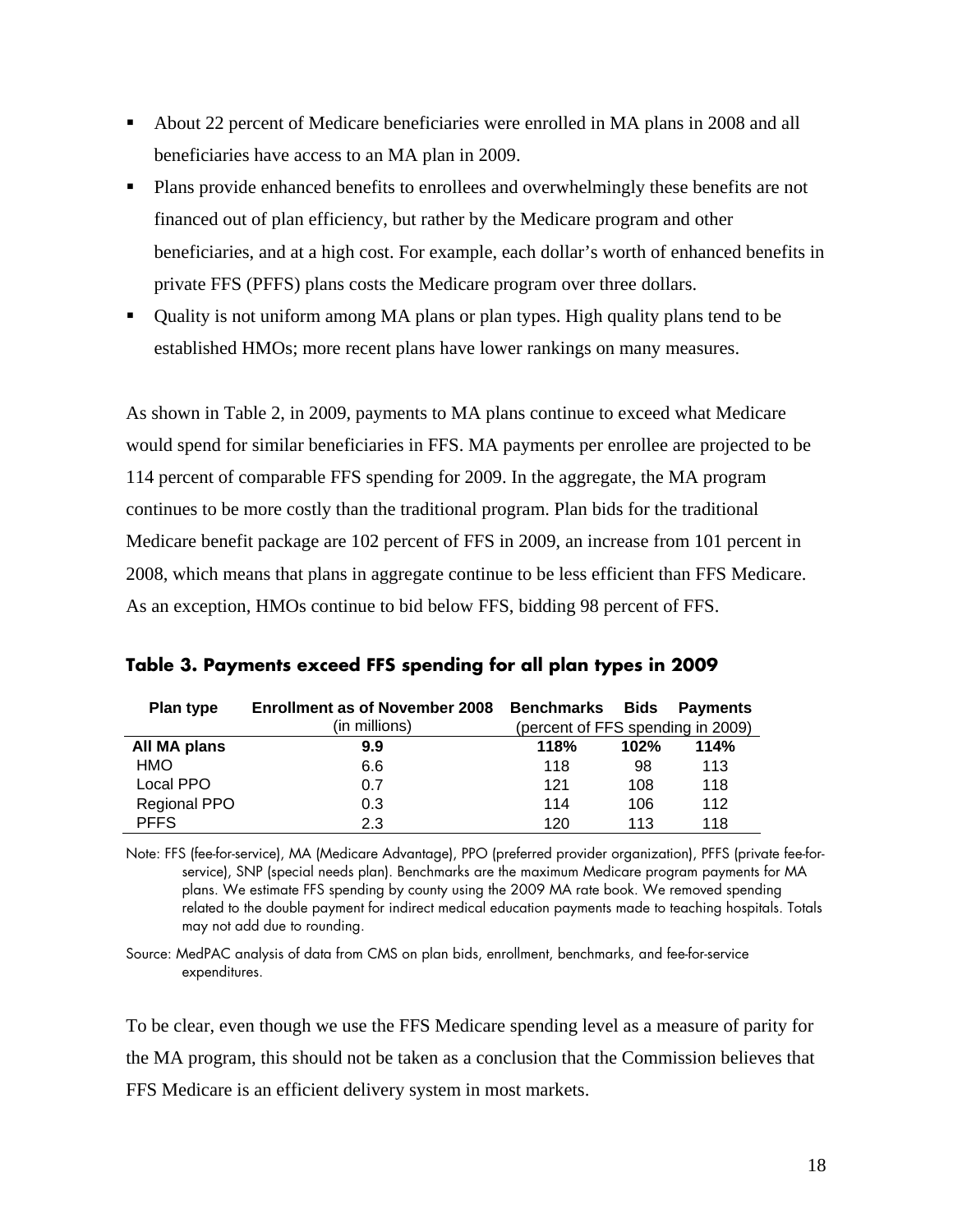High MA payments provide a signal to plans that the Medicare program is willing to pay more for the same services in MA than it does in FFS. Similarly, these higher payments signal to beneficiaries that they should join MA plans because they offer richer, benefits, albeit financed by taxpayer dollars. This is inconsistent with MedPAC's position supporting financial neutrality between FFS and MA. To encourage efficiency across the Medicare program, Medicare needs to exert comparable and consistent financial pressure on both the FFS and MA programs, coupled with meaningful quality measurement and pay-forperformance (P4P) programs, to maximize the value it receives for the dollars it spends. The Commission has made recommendations in previous years to further these aims in the MA program, and those recommendations are reiterated in this report.

## **Part D Prescription Drug Benefit**

Part D uses competing private plans to deliver outpatient prescription drug benefits. Each year, sponsors submit plan bids for providing Part D benefits. Part D sponsors may change plans' benefit designs, formularies, and cost-sharing requirements. Policymakers need to stay informed about changes to ensure that Part D meets the broader goal of giving beneficiaries access to appropriate drug therapies. Year-to-year changes in bids and enrollee premiums give policymakers information about how well sponsors are managing drug benefit costs for beneficiaries and for taxpayers.

In the report, we describe Part D enrollment in 2008 and plan offerings for 2009. We also report on one aspect of Part D intended to promote quality: medication therapy management programs. We find:

- Ninety percent of Medicare beneficiaries received some form of drug coverage in 2008. Fifty-eight percent of all Medicare beneficiaries enrolled in Part D plans; 32 percent had drug coverage at least as generous as Part D through employer-sponsored plans or other sources. Twenty-one percent of Medicare beneficiaries had lower premiums and cost sharing via the low-income subsidy (LIS). CMS estimates that 2.6 million were eligible for the LIS but were not enrolled.
- In 2009, the number of stand-alone prescription drug plan (PDP) options declined by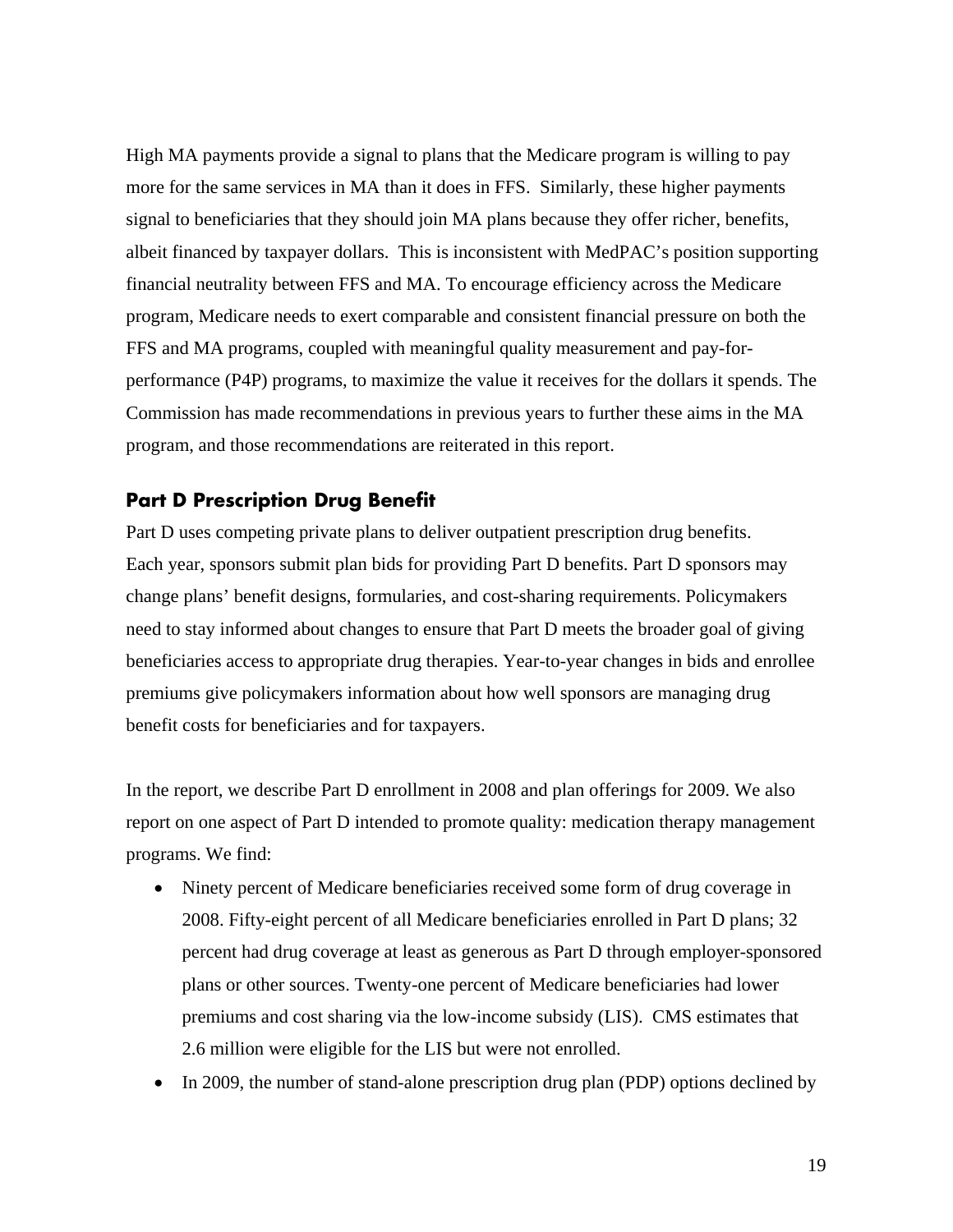7 percent, but a typical beneficiary still has about 49 PDPs among which to choose. Sponsors are offering 6 percent more Medicare Advantage–Prescription Drug plans (MA–PDs) than in 2008.

- For 2009, Part D premiums are higher than in 2008. If enrollees stayed in the same plan, they saw premiums rise by an average of \$6 above 2008 levels to nearly \$31 per month (an increase of 24 percent).
- For 2009, we estimate that more than 80 percent of enrollees are in plans that use one generic tier and separate tiers for preferred and nonpreferred brand-name drugs in their formulary. (The formulary includes the list of drugs a plan may cover, costsharing tiers, and information on whether a drug is subject to tools such as prior authorization.)
- Cost sharing tended to rise among PDPs for 2009. Copays for the typical enrollee in a PDP rose to \$7 per 30-day supply of a generic drug, \$38 for a preferred brand-name drug, and \$75 for a nonpreferred brand. MA–PD cost sharing was more likely to remain at 2008 levels, with the exception of increased coinsurance for specialty-tier drugs.
- For 2009, fewer premium-free PDPs are available to enrollees who receive the LIS: 308 plans qualified, compared with 495 in 2008. CMS estimated that it needed to reassign about 1.6 million LIS enrollees to new plans for individuals to avoid paying some of the premium.
- A small percentage of beneficiaries are enrolled in Medication Therapy Management Programs (MTMPs). While all plans are required by Medicare to offer MTMPs to beneficiaries enrolled in their drug plans, MTMPs differ in the number and type of chronic conditions and prescriptions a beneficiary must have to be eligible, the kinds of interventions provided to enrollees, and the outcomes sponsors measure. More standardized collection and reporting of outcome measures could be used to determine whether programs are meeting their goals of improving the quality of pharmaceutical care, what patient populations benefit from these programs, and what interventions are most successful.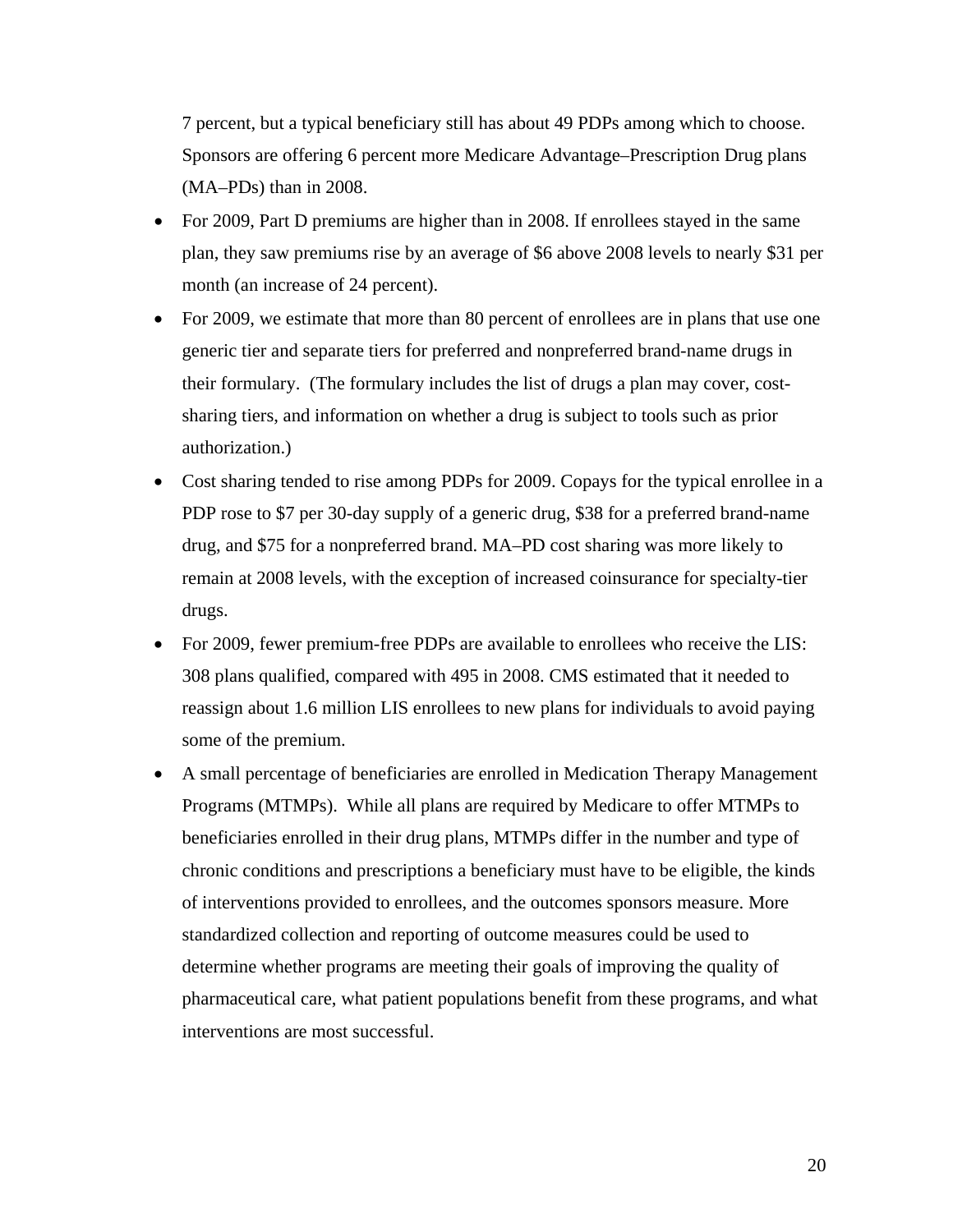## **Public reporting of physicians' financial relationships**

Drug and device manufacturers have extensive financial relationships with physicians, academic medical centers, and other health care entities. These financial ties have led to many advances in medical research, technology, and patient care. However, they may also create conflicts between the commercial interests of manufacturers and physicians' obligation to do what is best for their patients. The line between appropriate and inappropriate interactions may not always be clear, but there is no doubt that the interactions should be transparent. Transparency does not imply that all—or even most—of these financial ties undermine physician–patient relationships.

Requiring manufacturers to publicly report their financial relationships with physicians and other health care entities should have several important benefits. For example, it could discourage physicians from accepting gifts or payments that violate professional guidelines. It would also help CMS and other payers determine whether physicians' practice patterns are influenced by their interactions with industry. The Commission recommends that the Congress require manufacturers to report their financial relationships with physicians and other health care entities and that the Secretary post this information on a public, searchable website.

In 2005, pharmaceutical manufacturers provided free samples with a retail value of more than \$18 billion to physicians and other providers. While free samples may benefit patients, there are concerns that they may influence physicians' prescribing decisions and lead physicians and patients to rely on more expensive drugs when less expensive medications might be equally effective. More information about the distribution of samples would enable researchers to study their impact on prescribing patterns and overall drug costs and could help payers and health plans target education to providers about alternative drug options. The Commission recommends that the Congress require pharmaceutical manufacturers to report information about drug samples and their recipients. The Secretary would make this information available for research and legitimate business purposes through data use agreements.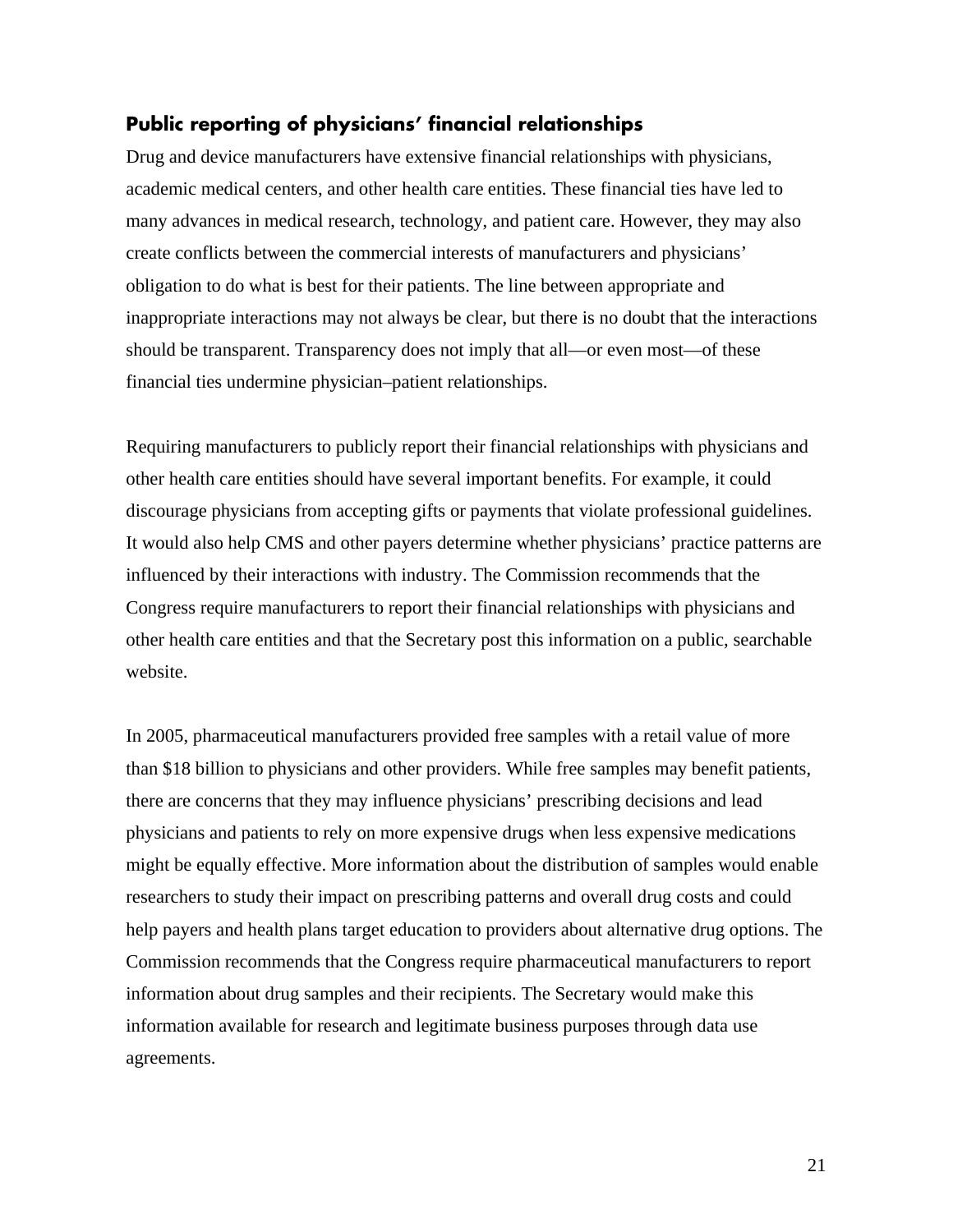In addition to financial relationships with drug and device manufacturers, physicians may also have financial ties to health care facilities. There has been rapid growth in physician investment in hospitals and ambulatory surgical centers, for example. Although physician ownership of facilities may improve access and convenience for patients, evidence suggests that physician-owned hospitals are associated with a higher volume of services within a market. The Commission recommends that the Secretary collect information on physician investment in hospitals and other health care providers and make it available in a public database, which would facilitate research on how physician ownership might influence patient referrals, quality of care, volume, and overall spending.

Physicians have a wide variety of financial relationships with hospitals besides investment interests, yet we know very little about their prevalence. If information on these relationships were publicly available, payers and researchers could use it to examine their impact on referral patterns, volume, quality, and cost. Through the Disclosure of Financial Relationships Report, CMS plans to collect detailed data from a sample of hospitals on their ownership, investment, and compensation arrangements with physicians. We recommend that the Secretary use data from this survey to report to the Congress on the prevalence of various arrangements. This report could help guide future decisions on what types of physician–hospital relationships—in addition to ownership—should be publicly reported.

## **Reforming Medicare's hospice benefit**

The Medicare hospice benefit was established in 1983 to allow beneficiaries to choose palliative care and other benefits consistent with their personal preferences for end-of-life care as an alternative to conventional medical interventions. The creation of the Medicare hospice benefit was more than just a change to the Medicare benefits package; it was a statement recognizing and respecting social values and patient preferences at the end of life. Since Medicare began covering hospice care, the share of beneficiaries electing hospice has grown, as there has been increased recognition that hospice can appropriately care for patients with non-cancer diagnoses.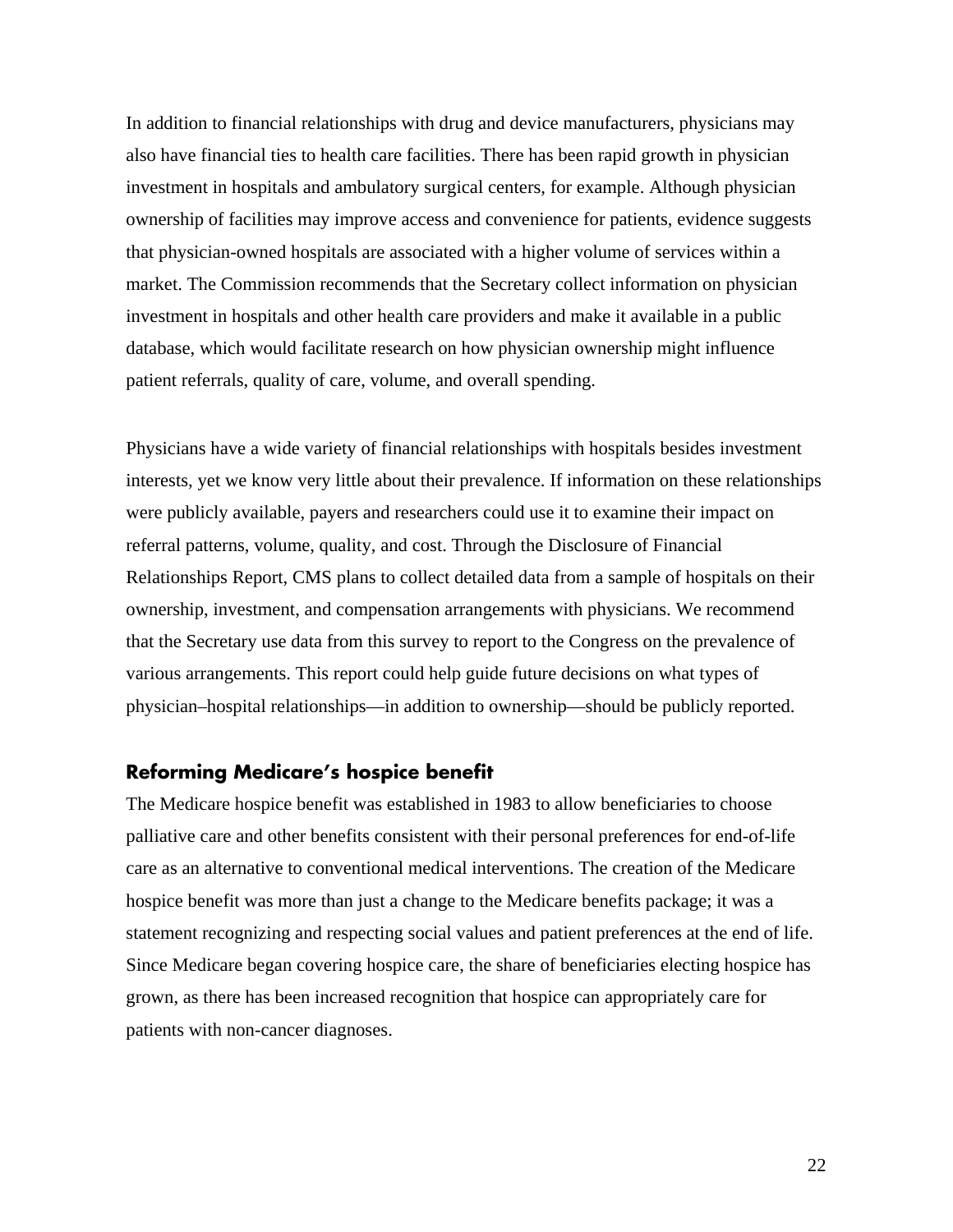Along with this expansion, hospice stays have grown longer, with especially rapid growth occurring since 2000. Medicare hospice spending also rose rapidly, more than tripling between 2000 and 2007, when it reached \$10 billion. Over this time, the number of Medicare-participating hospices increased by more than 1,000 providers, nearly all of which were for-profit entities. The Commission's analysis of the hospice benefit in our June 2008 report shows that Medicare's hospice payment system contains incentives that make very long stays in hospice profitable for the provider, which may have led to inappropriate utilization of the benefit among some hospices. We also find that the benefit lacks adequate administrative and other controls to check the incentives for long stays in hospice, and that CMS lacks data vital to the effective management of the benefit.

To address these problems, we make recommendations to reform the payment system, to ensure greater accountability within the hospice benefit, and to improve data collection and accuracy. In making these recommendations, the Commission recognizes the importance of the hospice benefit and its substantial contribution to end-of-life care for beneficiaries. The goal of these recommendations is to strengthen the hospice payment system and deter program abuse. It is not to discourage enrollment in hospice. Thus, the Commission's recommendations are intended to encourage hospices to admit patients at a point in their terminal disease that provides the most benefit for the patient. The Commission recommends:

 A revised hospice payment system under which per-diem payments begin at a relatively higher rate, decline as length of stay increases, and provide an additional payment at the end of the episode. This model would better reflect hospices' level of effort in providing care throughout the course of a hospice episode and promote stays of a length consistent with hospice as an end-of-life benefit. Without a change in the payment system, there is a risk that hospice in Medicare will become a de facto long-term care benefit, inconsistent with the statutory intent of the program. At the same time, it should be noted that the new payment system would affect the length of stay by ensuring decisions regarding admissions to the benefit would be made at the appropriate time in the patient's disease progression. Changes would be made in a budget neutral manner in the first year.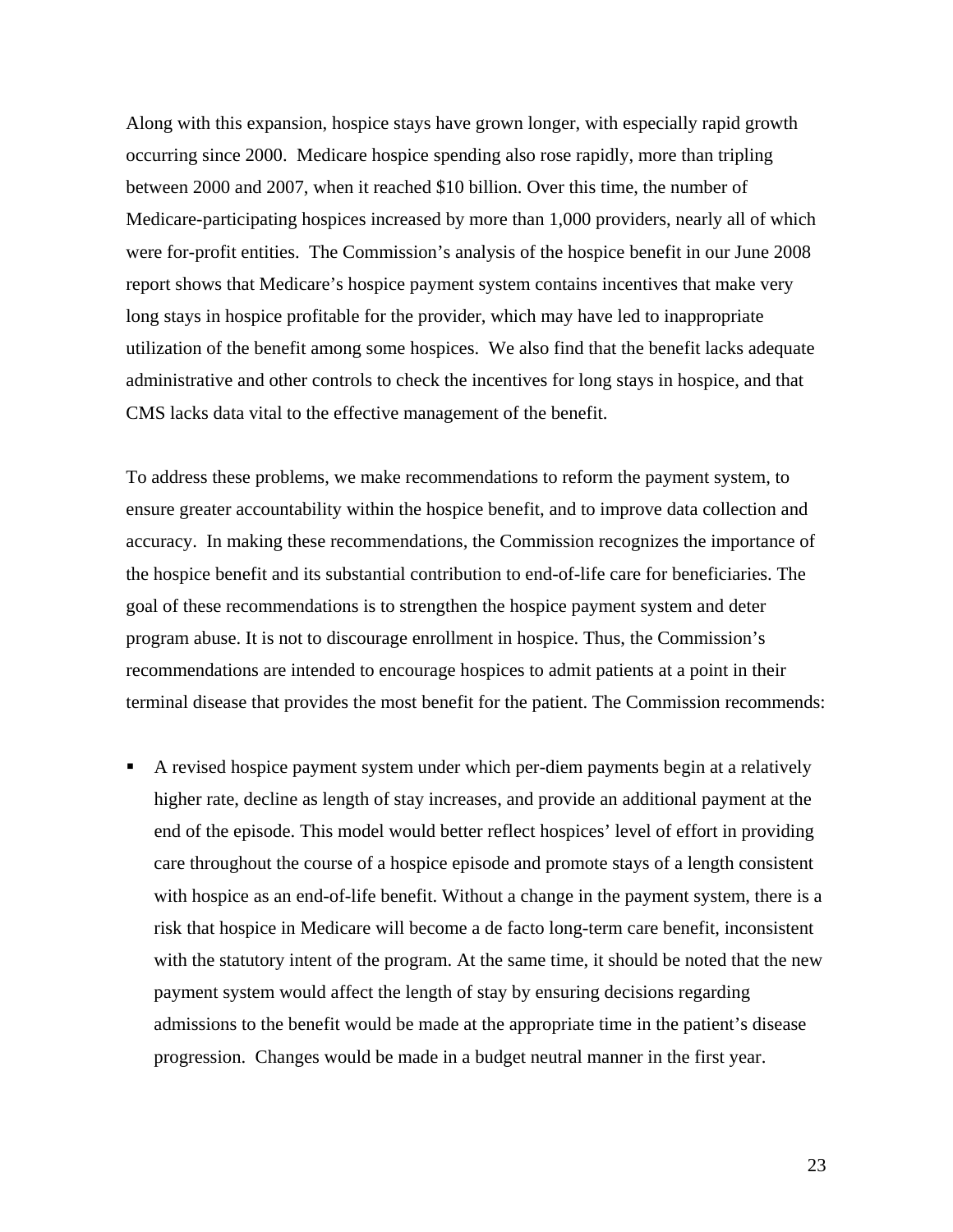- More oversight of hospices' compliance with Medicare eligibility criteria and greater physician engagement in the process of certifying and recertifying patients' eligibility for the Medicare hospice benefit. One contributor to increasing length of stay may be insufficient attention to the patient's clinical indicators on the part of the physician certifying the patient's continued eligibility for hospice. Requiring additional documentation, coupled with focused medical case reviews of hospices with a greater share of very long stays would help ensure that hospice is used to provide the most appropriate care for eligible patients. We envision the Medicare case reviews to be targeted to the hospices with high average lengths of stay, not all hospices. In addition, potential conflicts of interest among hospices and other providers caring for hospice patients should be addressed and we have recommended that the HHS Inspector General investigate nursing home and hospice referrals.
- Additional data be collected on hospice claims and cost reports. Hospice claims should contain information on the kind and duration of visits provided to a patient to better understand care provided and to differentiate patterns of care among different types of patients and hospices. Hospice cost reports should include additional information on revenues and be subject to additional reviews to ensure they serve as accurate fiscal documents.